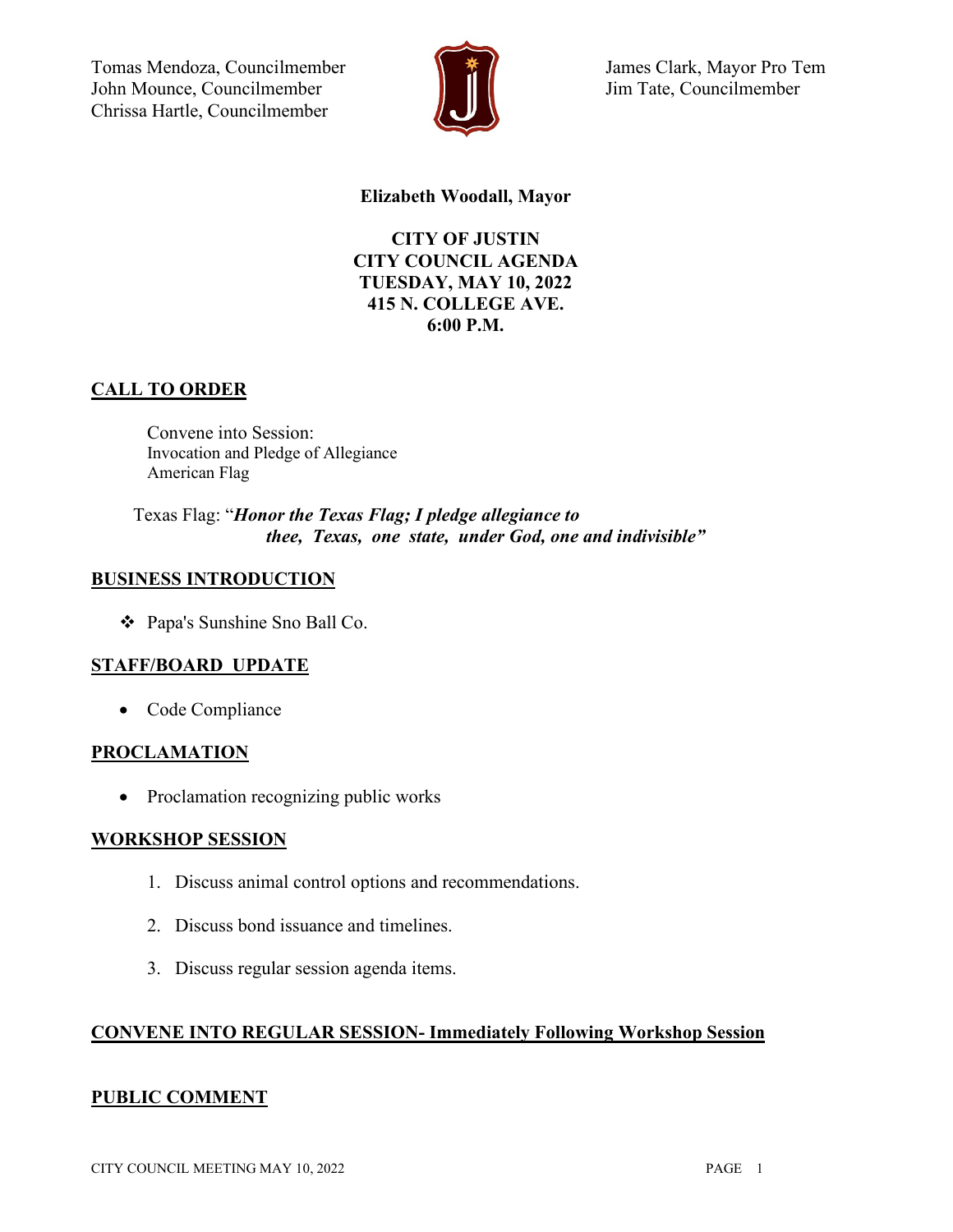In order to expedite the flow of business and to provide all citizens the opportunity to speak, the mayor may impose a three-minute limitation on any person addressing the Council. The Texas Open Meetings Act prohibits the City Council from discussing issues, which the public have not been given a seventy-two (72) hour notice. Issues raised may be referred to City staff for research and/or placed on a future agenda.

## **POSSIBLE ACTION ITEMS**

- 4. Consider and take appropriate action regarding appointments to and membership of the Planning and Zoning Commission.
- 5. Consider and take appropriate action to approve Resolution 581-22 adopting a Chapter 380 Policy.
- 6. Consider and take appropriate action regarding amendments to the Solicitation Ordinance and regulations.

### **CONSENT**

### *Any Council Member may request an item on the Consent Agenda to be taken up for individual consideration*

- 7. Consider and take appropriate action to approve an Interlocal agreement between Denton County and the City of Justin for the use of the Denton County Radio Communication System.
- 8. Consider and take appropriate action approving City Council meeting minutes dated April 26, 2022.

### **EXECUTIVE SESSION**

Any item on this posted agenda could be discussed in Executive Session as long as it is within one of the permitted categories under sections 551.071 through 551.076 and Section 551.087 of the Texas Government Code.

- Under Section 551.071, to conduct private consultation with the City Attorney regarding:
	- o Oliver Creek Ranch MUD
	- o Justin Crossing Development
- Under Section 551.087, Deliberation regarding economic development negotiations:

o Chapter 380 Agreement with OES

Convene into executive session

Adjourn into open meeting.

9. Discuss, consider, and act on items discussed in Executive Session.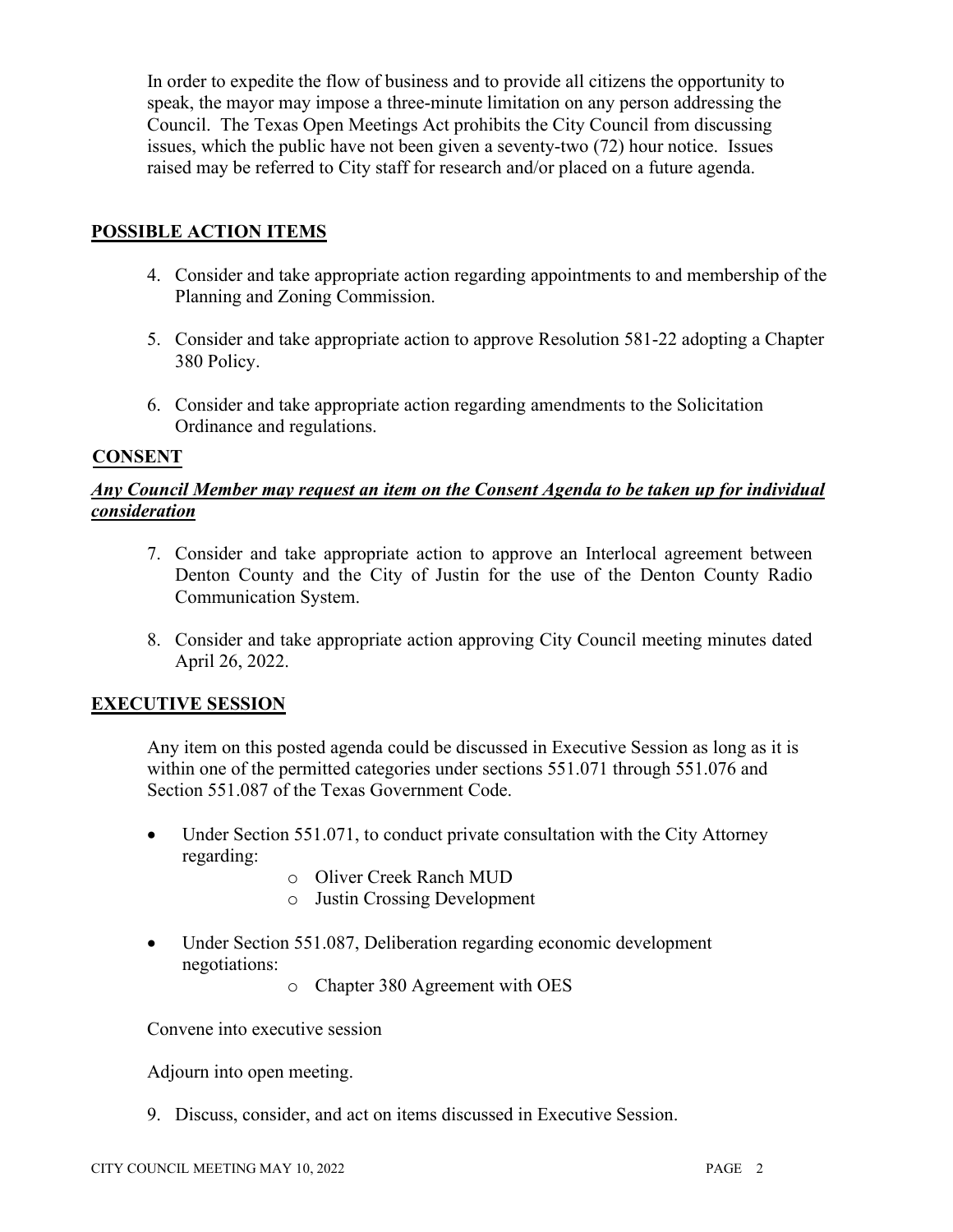## **FUTURE AGENDA ITEMS**

### **ADJOURN**

I, the undersigned authority, do hereby certify that the above notice of the meeting of the City Council of the City of Justin, Texas, is a true and correct copy of the said notice that I posted on the official bulletin board at Justin Municipal Complex, 415 North College Street, Justin, Texas, a place of convenience and readily accessible to the general public at all times, and said notice posted this 5th day of May, 2022 by 5:00 p.m., at least 72 hours preceding the scheduled meeting time.

## *Brittany Andrews*

Brittany Andrews, City Secretary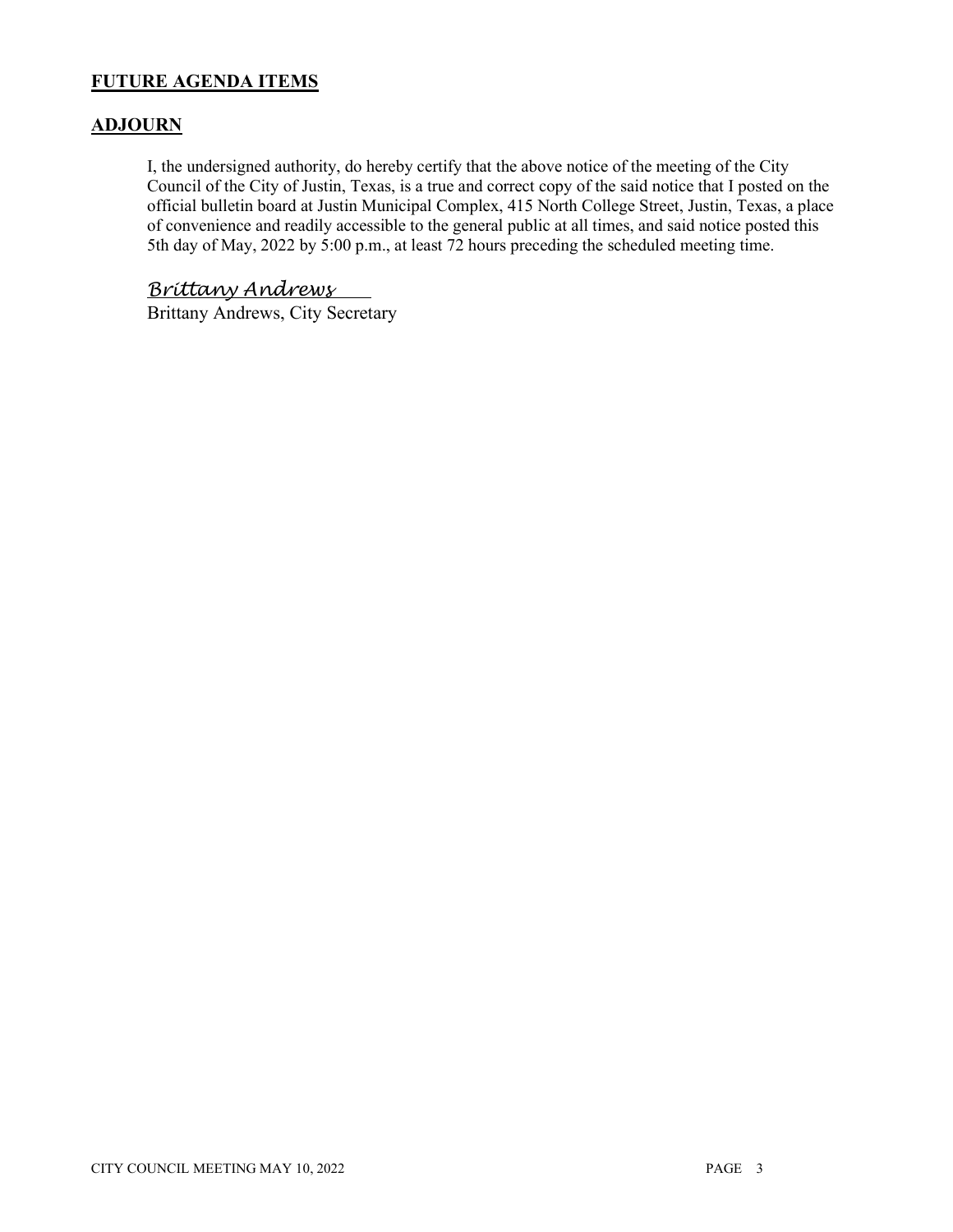### May 10, 2022

## Justin City Hall, 415 North College Street

### City Council Cover Sheet

 $\mathcal{L}_\text{G}$  , and the contribution of the contribution of the contribution of the contribution of the contribution of the contribution of the contribution of the contribution of the contribution of the contribution of t

 $\mathcal{L}_\text{G}$  , and the contribution of the contribution of the contribution of the contribution of the contribution of the contribution of the contribution of the contribution of the contribution of the contribution of t

 $\mathcal{L}_\text{G}$  , and the contribution of the contribution of the contribution of the contribution of the contribution of the contribution of the contribution of the contribution of the contribution of the contribution of t

 $\mathcal{L}_\text{G}$  , and the contribution of the contribution of the contribution of the contribution of the contribution of the contribution of the contribution of the contribution of the contribution of the contribution of t

Agenda Item #1 (Workshop)

Title: Discuss animal control options and recommendations.

Department: Administration

Contact: City Manager, Chuck Ewings

Recommendation: N/A

Background:

Council Member Mounce requested this item be placed on the agenda for discussion.

City Attorney Review: N/A

Attachments: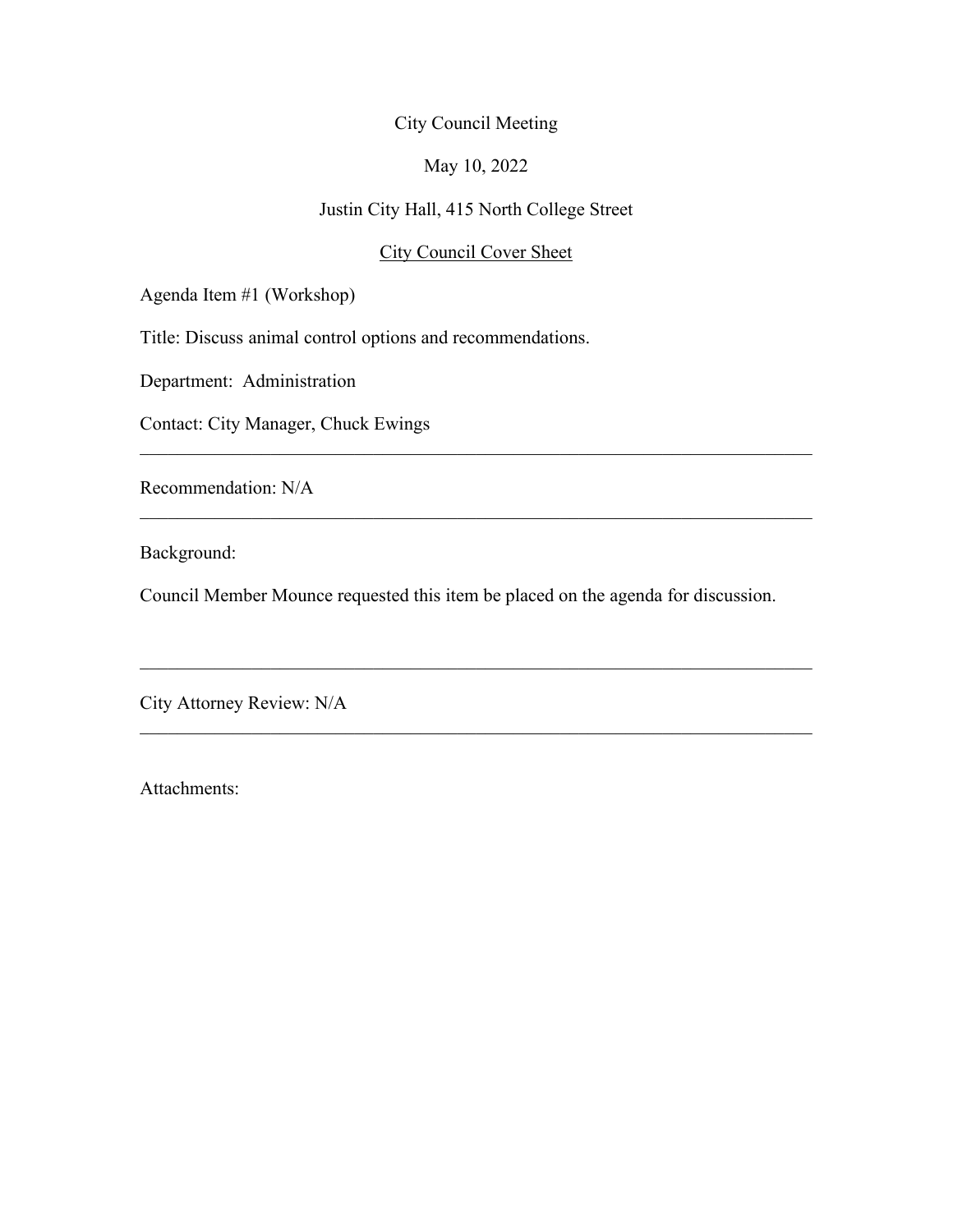### May 10, 2022

## Justin City Hall, 415 North College Street

### City Council Cover Sheet

 $\mathcal{L}_\text{G}$  , and the contribution of the contribution of the contribution of the contribution of the contribution of the contribution of the contribution of the contribution of the contribution of the contribution of t

 $\mathcal{L}_\text{G}$  , and the contribution of the contribution of the contribution of the contribution of the contribution of the contribution of the contribution of the contribution of the contribution of the contribution of t

 $\mathcal{L}_\text{G}$  , and the contribution of the contribution of the contribution of the contribution of the contribution of the contribution of the contribution of the contribution of the contribution of the contribution of t

Agenda Item #2 (Workshop)

Title: Discuss bond issuance and timelines.

Department: Administration

Contact: City Manager, Chuck Ewings

Recommendation: N/A

Background:

This item was requested by Council Member Clark. Staff will provide information during the workshop.

City Attorney Review: N/A

Attachments: None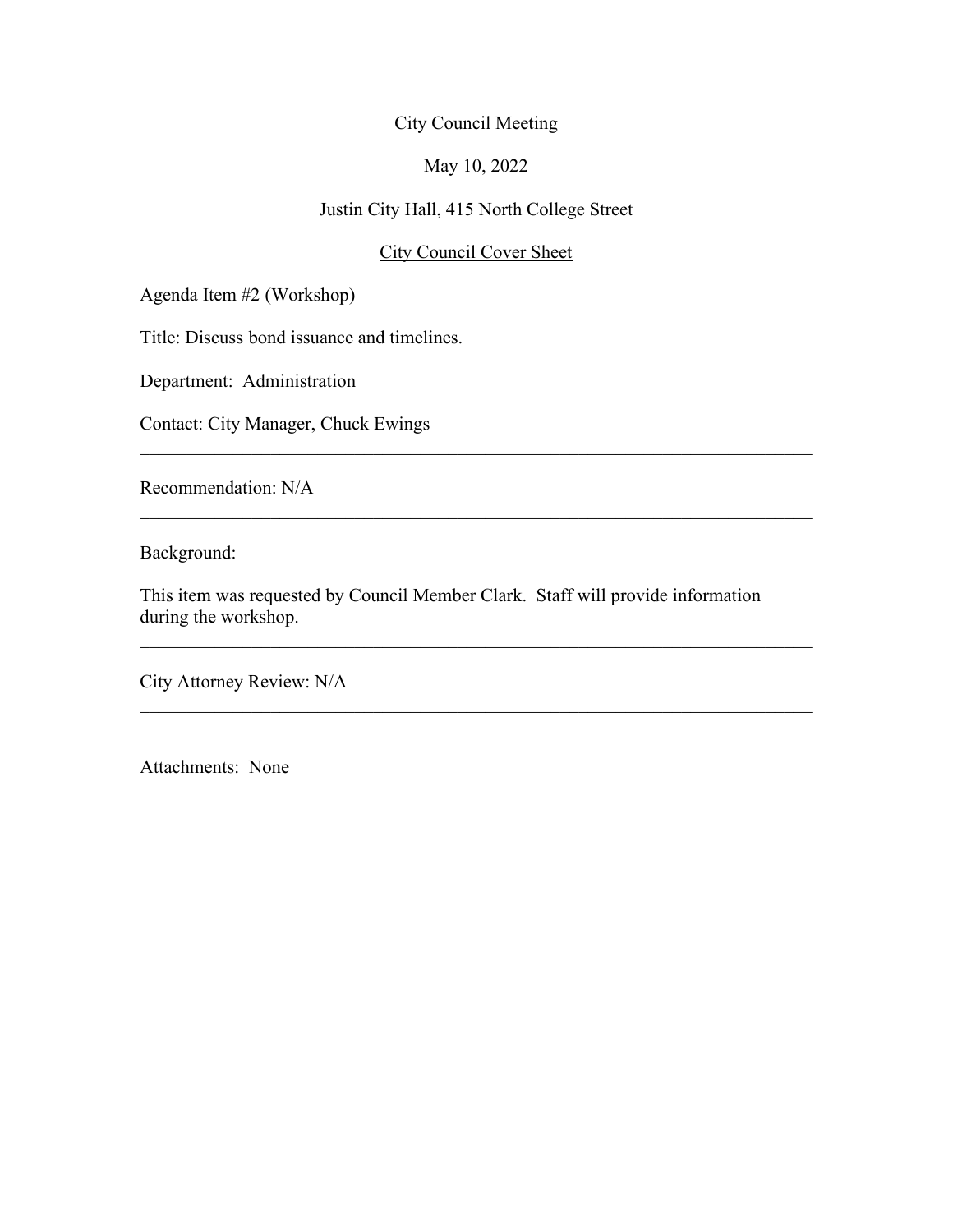#### May 10, 2022

## Justin City Hall, 415 North College Street

#### City Council Cover Sheet

Agenda Item #4 (Possible Action)

Title: Consider and take appropriate action regarding appointment to and membership of the Planning and Zoning Commission.

 $\mathcal{L}_\text{G}$  , and the contribution of the contribution of the contribution of the contribution of the contribution of the contribution of the contribution of the contribution of the contribution of the contribution of t

 $\mathcal{L}_\text{G}$  , and the contribution of the contribution of the contribution of the contribution of the contribution of the contribution of the contribution of the contribution of the contribution of the contribution of t

 $\mathcal{L}_\text{G}$  , and the contribution of the contribution of the contribution of the contribution of the contribution of the contribution of the contribution of the contribution of the contribution of the contribution of t

Department: Administration

Contact: Director of Planning and Development, Matt Cyr

Recommendation: Appoint an Applicant to Place 2

Background:

Place 1: Davis Parsons, Member Place 2: Vacant Place 3: Gary Davis, Member Place 4: John Tinsley, Member Place 5: Kyle Suits, Vice Chair Place 6: David Beck, Member Place 7: Thomas Cronberger, Member

City Attorney Review: N/A

#### Attachments:

- 1. Lisa Leary application
- 2. James Hamilton application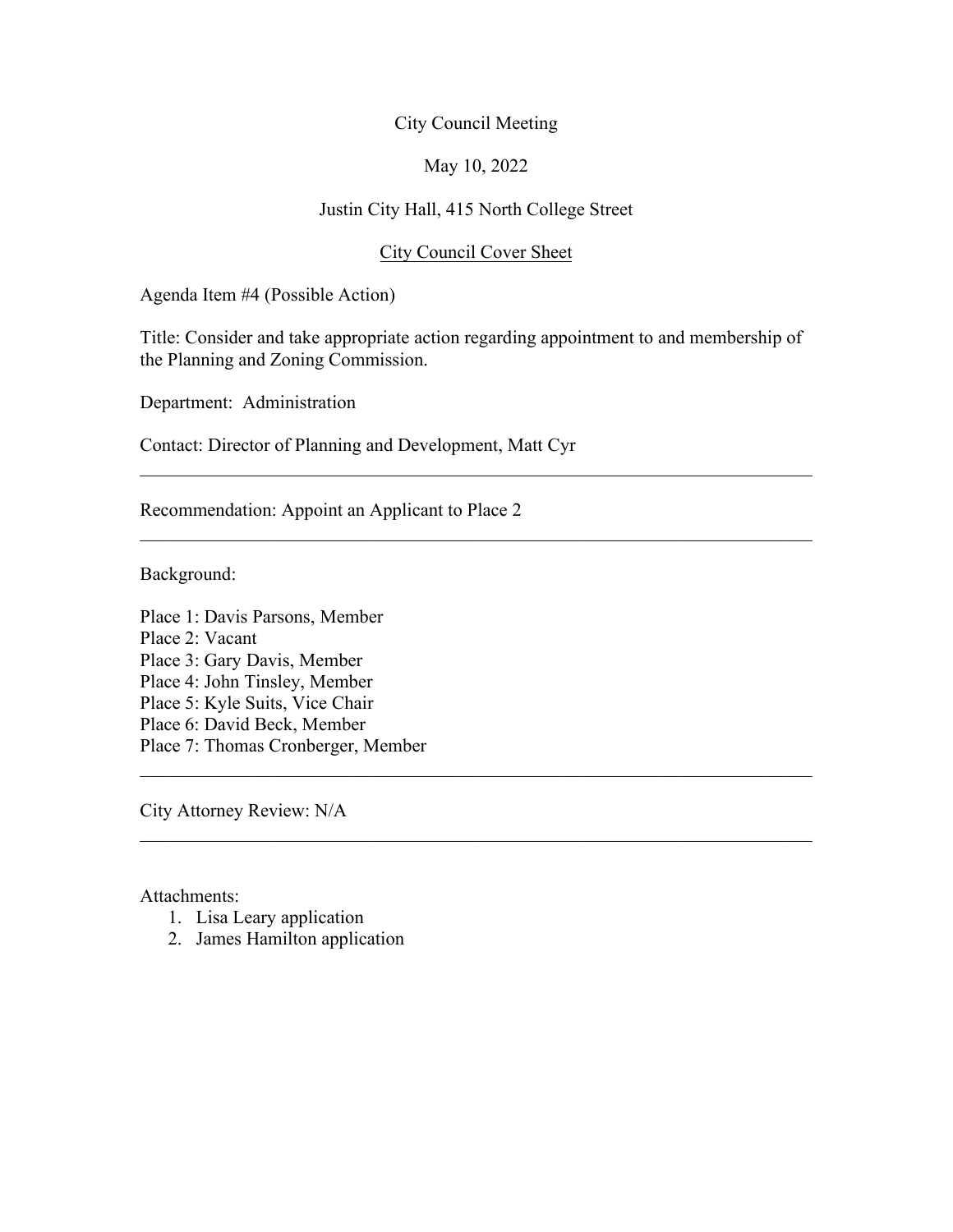| From:    | <b>Matthew Cyr</b>                                                   |
|----------|----------------------------------------------------------------------|
| To:      | <b>Matthew Cyr</b>                                                   |
| Subject: | FW: Online Form Submittal: Board, Commission & Committee Application |
| Date:    | Tuesday, May 3, 2022 1:52:08 PM                                      |

From: [noreply@civicplus.com](mailto:noreply@civicplus.com) <noreply@civicplus.com> **Sent:** Saturday, March 26, 2022 2:30 AM **To:** Brittany Andrews <**[bandrews@cityofjustin.com>](mailto:bandrews@cityofjustin.com)**; Abbey Reece <**areece@cityofjustin.com> Subject:** Online Form Submittal: Board, Commission & Committee Application

# Board, Commission & Committee Application

| First Name                                                                | <b>LISA</b>          |
|---------------------------------------------------------------------------|----------------------|
| Last Name                                                                 | <b>LEARY</b>         |
| Address                                                                   | 1353 Stampede Street |
| City                                                                      | Justin               |
| State                                                                     | <b>TX</b>            |
| Zip Code                                                                  | 76247                |
| Mailing Address (If<br>different)                                         | Field not completed. |
| City                                                                      | Field not completed. |
| State                                                                     | Field not completed. |
| Zip Code                                                                  | Field not completed. |
| Phone Number                                                              | 469-999-1234         |
| <b>Email Address</b>                                                      | lisa@socialzeaal.com |
| Are you over the age of 18?                                               | Yes                  |
| Are you a registered voter?                                               | Yes                  |
| Are you a Justin resident,<br>property, business owner,<br>or City Staff? | Yes                  |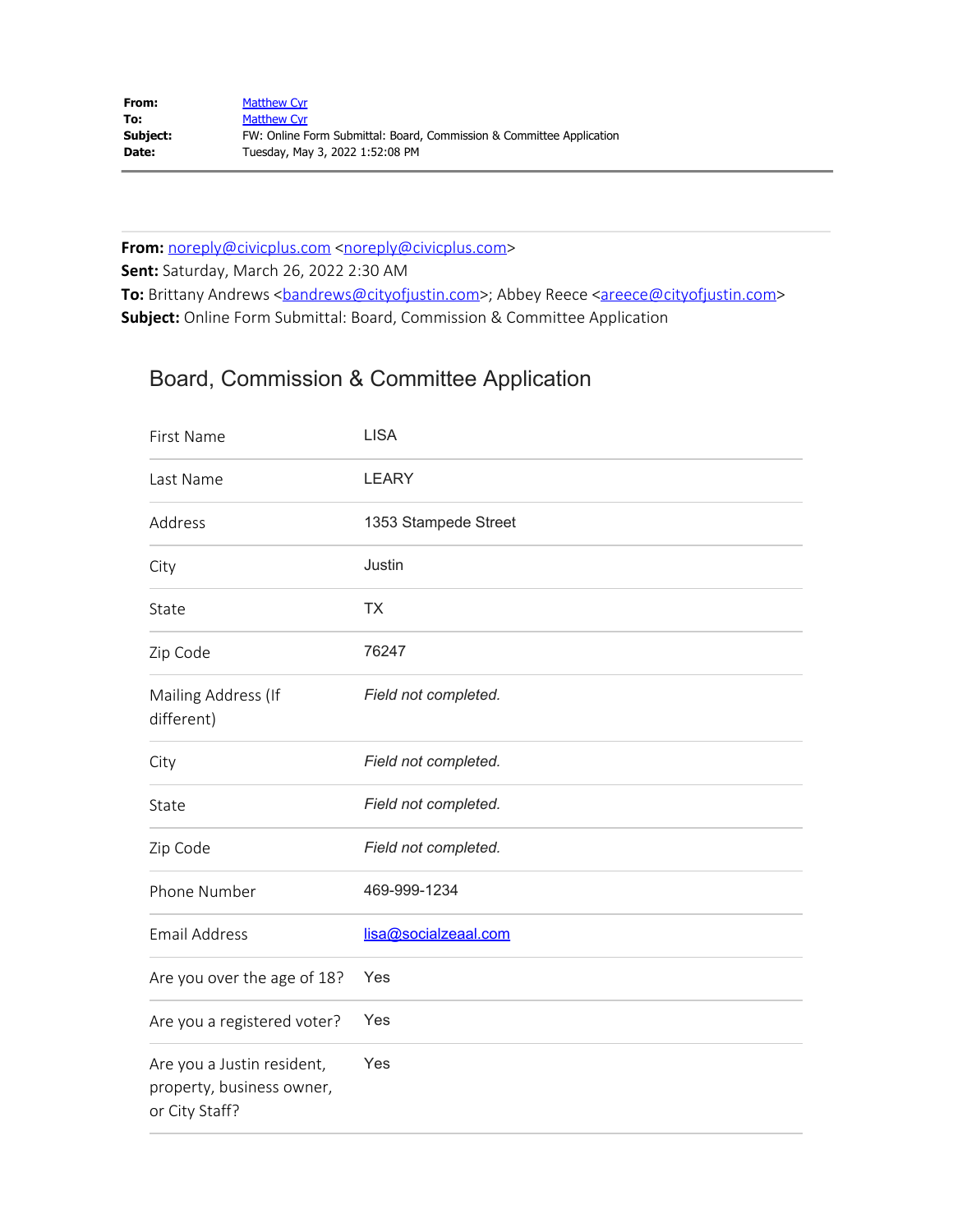| Current<br>Occupation/Employer                                                                                                                                                                            | Social Media Manager / Self                                                                                                                                                                                                                                                                                                                                                                                                                                                                                                                                                                                                                                                                                                                                                                                                                                                                  |  |  |  |
|-----------------------------------------------------------------------------------------------------------------------------------------------------------------------------------------------------------|----------------------------------------------------------------------------------------------------------------------------------------------------------------------------------------------------------------------------------------------------------------------------------------------------------------------------------------------------------------------------------------------------------------------------------------------------------------------------------------------------------------------------------------------------------------------------------------------------------------------------------------------------------------------------------------------------------------------------------------------------------------------------------------------------------------------------------------------------------------------------------------------|--|--|--|
| Education, Licenses, or<br>Certifications                                                                                                                                                                 | Some College                                                                                                                                                                                                                                                                                                                                                                                                                                                                                                                                                                                                                                                                                                                                                                                                                                                                                 |  |  |  |
| Are you a current or past<br>member of a Council-<br>appointed Board,<br>Commission, or<br>Corporation?                                                                                                   | Yes                                                                                                                                                                                                                                                                                                                                                                                                                                                                                                                                                                                                                                                                                                                                                                                                                                                                                          |  |  |  |
| If yes, please specify                                                                                                                                                                                    | The Colony Type B Community Development Board - 11 years                                                                                                                                                                                                                                                                                                                                                                                                                                                                                                                                                                                                                                                                                                                                                                                                                                     |  |  |  |
| On which Board,<br>Commission, or Committee<br>are you interested in<br>serving? (First Choice)                                                                                                           | Type B Community Development Board                                                                                                                                                                                                                                                                                                                                                                                                                                                                                                                                                                                                                                                                                                                                                                                                                                                           |  |  |  |
| If you have a second choice<br>for a Board, Commission, or<br>Committee on which you<br>would like to serve, please<br>also select that.                                                                  | Planning and Zoning Commission                                                                                                                                                                                                                                                                                                                                                                                                                                                                                                                                                                                                                                                                                                                                                                                                                                                               |  |  |  |
| What work experience,<br>educational experience,<br>community involvement,<br>and/or other skills do you<br>have that would qualify you<br>for a Council-appointed<br>Board, Commission, or<br>Committee? | I was city council appointed to The City of The Colony's Type B<br>Community Development Board. I served for 11 years and only<br>resigned to move to Oklahoma. I was elected by my fellow board<br>members to serve as their secretary for two terms.                                                                                                                                                                                                                                                                                                                                                                                                                                                                                                                                                                                                                                       |  |  |  |
| List any additional<br>information which you<br>believe would be of value<br>for the City Council to know<br>about you.                                                                                   | I love serving my community. While serving on the 4B Board in<br>The Colony we were able to continually enhance the quality of<br>life for our residents and visitors. I would love to apply those<br>things I learned from 11 years of service.I had in The Colony.<br>I recently bought a home in Justin and look forward to being a<br>contributing resident for many years into the future.<br>My son and his family are also residents of Justin and I know<br>those things I work on today will continue to benefit him, his wife,<br>and my granddaughters for years to come. Serving on The<br>Colony's Type B Community Development Board was one of the<br>most fulfilling positions I have heard besides being a wife,<br>mother, and grandmother.<br>I genuinely would appreciate your consideration of my application<br>for an appointment to the Type B Community Development |  |  |  |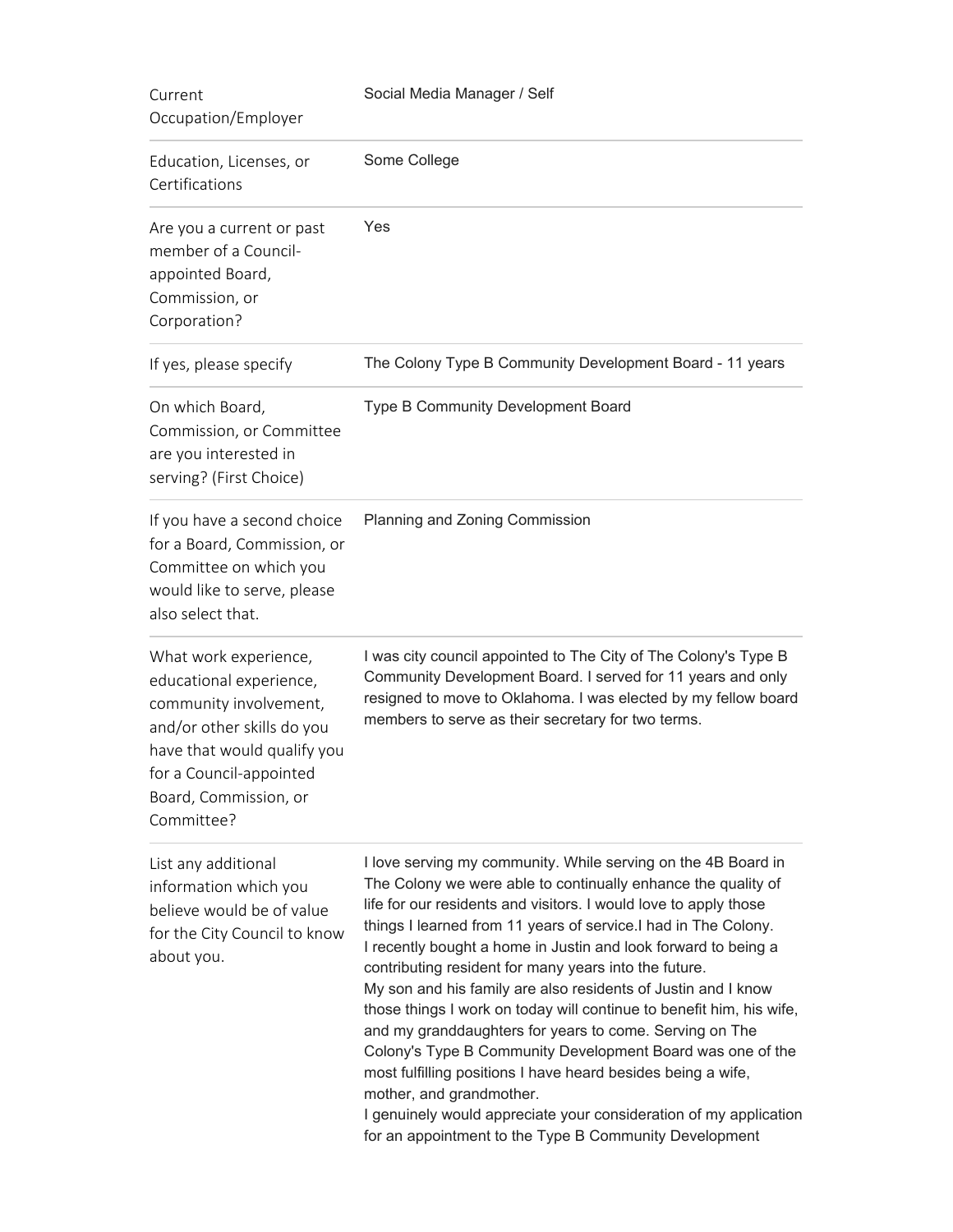|                                                                                                                                                                                                                                                                                            | Board.<br>Thank you, sincerely.<br>Lisa Leary |
|--------------------------------------------------------------------------------------------------------------------------------------------------------------------------------------------------------------------------------------------------------------------------------------------|-----------------------------------------------|
| Do you or any member of<br>your immediate family<br>residing in your household,<br>hold a position (paid or<br>unpaid) with any person or<br>organization, or have a<br>contract with or any<br>obligation to any person or<br>entity which might<br>constitute a conflict of<br>interest? | No                                            |
| Have you ever been<br>convicted of a felony,<br>violation of law, or<br>misdemeanor involving<br>moral turpitude (any<br>offense involving lying,<br>stealing, or cheating?)                                                                                                               | No                                            |
| Are there any criminal<br>charges or proceedings<br>pending against you?                                                                                                                                                                                                                   | No                                            |
| By typing your full name in<br>the box, you acknowledge<br>that the information<br>provided is correct to the<br>best of your ability.                                                                                                                                                     | Lisa Leary                                    |
| Date of Submission                                                                                                                                                                                                                                                                         | 3/26/2022                                     |

Email not displaying correctly? [View it in your browser.](http://www.cityofjustin.com/Admin/FormCenter/Submissions/Edit?id=695&categoryID=0&formID=48&displayType=%20SubmissionsView&startDate=%20&endDate=%20&dateRange=%20Last30Days&searchKeyword=%20¤tPage=%200&sortFieldID=%200&sortAscending=%20False&selectedFields=%20¶meters=%20CivicPlus.Entities.Core.ModuleParameter&submissionDataDisplayType=0&backURL=%2fAdmin%2fFormCenter%2fSubmissions%2fIndex%2f48%3fcategoryID%3d6)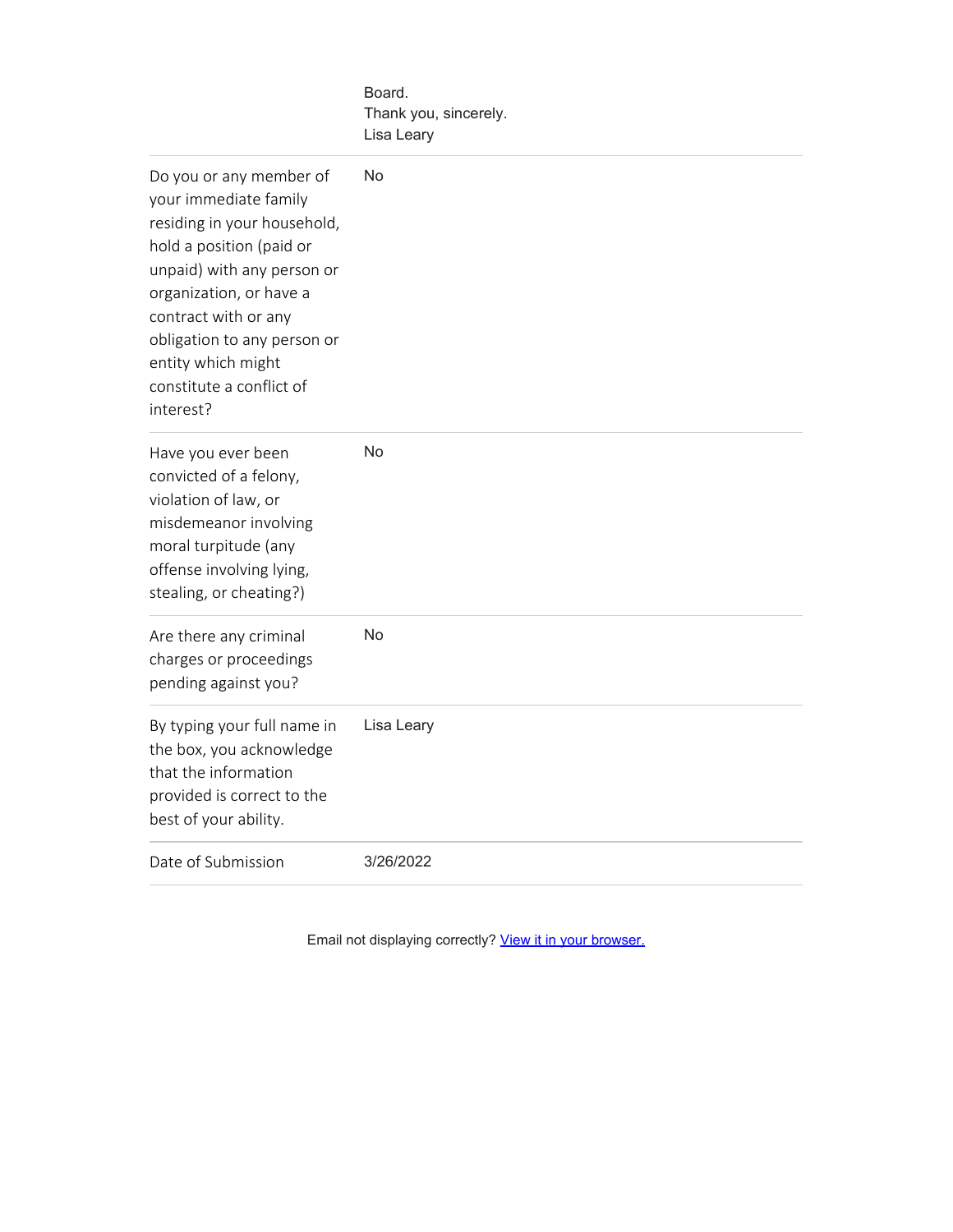Brittany,

You will need to add two applications for the May 10<sup>th</sup> meeting for P&Z. Lisa Leary and James Hamilton. Thanks!

**From:** noreply@civicplus.com <noreply@civicplus.com> **Sent:** Tuesday, May 3, 2022 8:07 PM **To:** Brittany Andrews <bandrews@cityofjustin.com>; Abbey Reece <areece@cityofjustin.com> **Subject:** Online Form Submittal: Board, Commission & Committee Application

# Board, Commission & Committee Application

| James                 |
|-----------------------|
| Hamilton              |
| 279 Ovaletta Drive    |
| Justin                |
| Texas                 |
| 76247                 |
| Field not completed.  |
| Field not completed.  |
| Field not completed.  |
| Field not completed.  |
| 636-262-1337          |
| fireman6473@gmail.com |
| Yes                   |
| Yes                   |
|                       |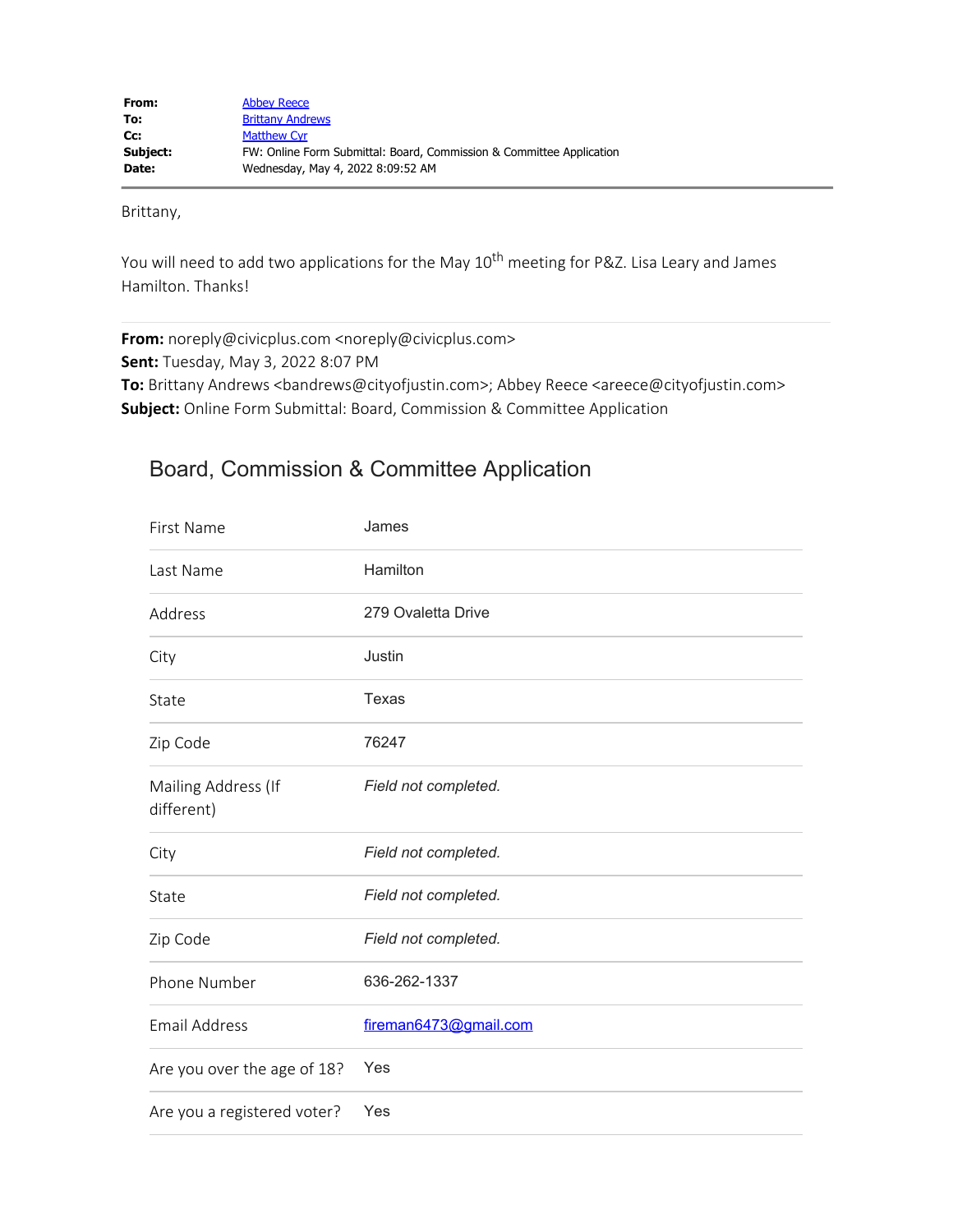| Are you a Justin resident,<br>property, business owner,<br>or City Staff?                                                                                                                                 | Yes<br><b>Nursing Student</b>                                                                                                                                                                                                                                                                                                                                                                                                                      |  |  |  |
|-----------------------------------------------------------------------------------------------------------------------------------------------------------------------------------------------------------|----------------------------------------------------------------------------------------------------------------------------------------------------------------------------------------------------------------------------------------------------------------------------------------------------------------------------------------------------------------------------------------------------------------------------------------------------|--|--|--|
| Current<br>Occupation/Employer                                                                                                                                                                            |                                                                                                                                                                                                                                                                                                                                                                                                                                                    |  |  |  |
| Education, Licenses, or<br>Certifications                                                                                                                                                                 | AS Emergency Medicine, BS Respiratory Care, CRT                                                                                                                                                                                                                                                                                                                                                                                                    |  |  |  |
| Are you a current or past<br>member of a Council-<br>appointed Board,<br>Commission, or<br>Corporation?                                                                                                   | Yes                                                                                                                                                                                                                                                                                                                                                                                                                                                |  |  |  |
| If yes, please specify                                                                                                                                                                                    | Past member of Planning and Zoning Commission for City of<br>Justin, resigned position while running for city council.                                                                                                                                                                                                                                                                                                                             |  |  |  |
| On which Board,<br>Commission, or Committee<br>are you interested in<br>serving? (First Choice)                                                                                                           | Planning and Zoning Commission                                                                                                                                                                                                                                                                                                                                                                                                                     |  |  |  |
| If you have a second choice<br>for a Board, Commission, or<br>Committee on which you<br>would like to serve, please<br>also select that.                                                                  | Field not completed.                                                                                                                                                                                                                                                                                                                                                                                                                               |  |  |  |
| What work experience,<br>educational experience,<br>community involvement,<br>and/or other skills do you<br>have that would qualify you<br>for a Council-appointed<br>Board, Commission, or<br>Committee? | Previous knowledge of planning and zoning while being an active<br>member for the City of Justin. Have continued to keep a key eye<br>and awareness of the city plan and movement. Have operated on<br>other boards outside of the planning and zoning commission<br>such as Hardeman Estates HOA president. Worked on a joint<br>venture within the city to bring all HOA's together to have one<br>unified voice to present to the city council. |  |  |  |
| List any additional<br>information which you<br>believe would be of value<br>for the City Council to know<br>about you.                                                                                   | I have had a true passion to volunteer my time to improving the<br>town that my family calls home. Since day 1 of moving to this<br>town I have served on a board in one form or fashion to<br>improving the lives of all those residents that call Justin home. I<br>would like to continue my efforts to ensuring the growth that we<br>are seeing is managed in a fashion that accommodates all<br>residents of Justin.                         |  |  |  |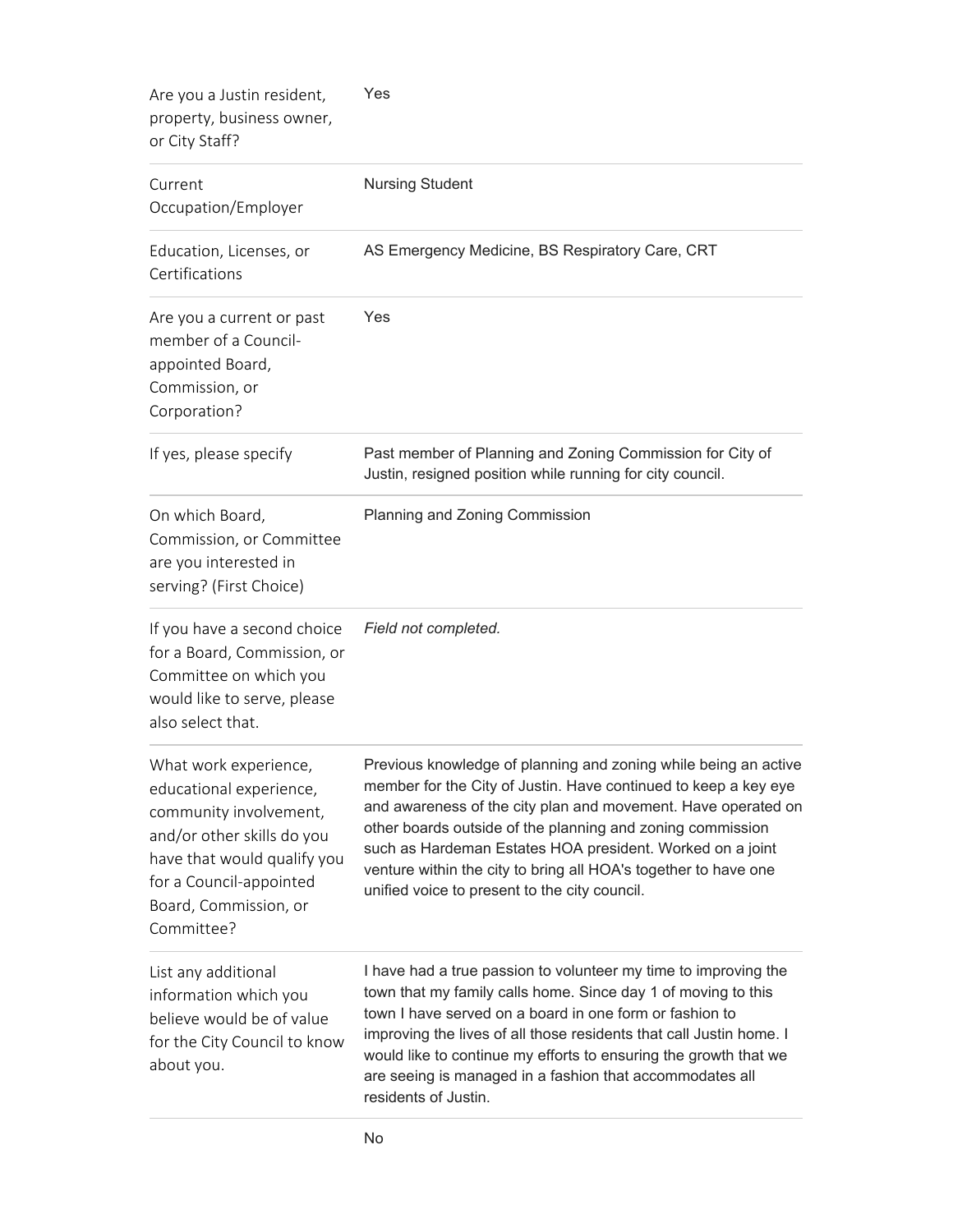Do you or any member of your immediate family residing in your household, hold a position (paid or unpaid) with any person or organization, or have a contract with or any obligation to any person or entity which might constitute a conflict of interest?

| Have you ever been<br>convicted of a felony,<br>violation of law, or<br>misdemeanor involving<br>moral turpitude (any<br>offense involving lying,<br>stealing, or cheating?) | No             |  |  |
|------------------------------------------------------------------------------------------------------------------------------------------------------------------------------|----------------|--|--|
| Are there any criminal<br>charges or proceedings<br>pending against you?                                                                                                     | <b>No</b>      |  |  |
| By typing your full name in<br>the box, you acknowledge<br>that the information<br>provided is correct to the<br>best of your ability.                                       | James Hamilton |  |  |
| Date of Submission                                                                                                                                                           | 5/3/2022       |  |  |

Email not displaying correctly? [View it in your browser.](http://www.cityofjustin.com/Admin/FormCenter/Submissions/Edit?id=843&categoryID=0&formID=48&displayType=%20SubmissionsView&startDate=%20&endDate=%20&dateRange=%20Last30Days&searchKeyword=%20¤tPage=%200&sortFieldID=%200&sortAscending=%20False&selectedFields=%20¶meters=%20CivicPlus.Entities.Core.ModuleParameter&submissionDataDisplayType=0&backURL=%2fAdmin%2fFormCenter%2fSubmissions%2fIndex%2f48%3fcategoryID%3d6)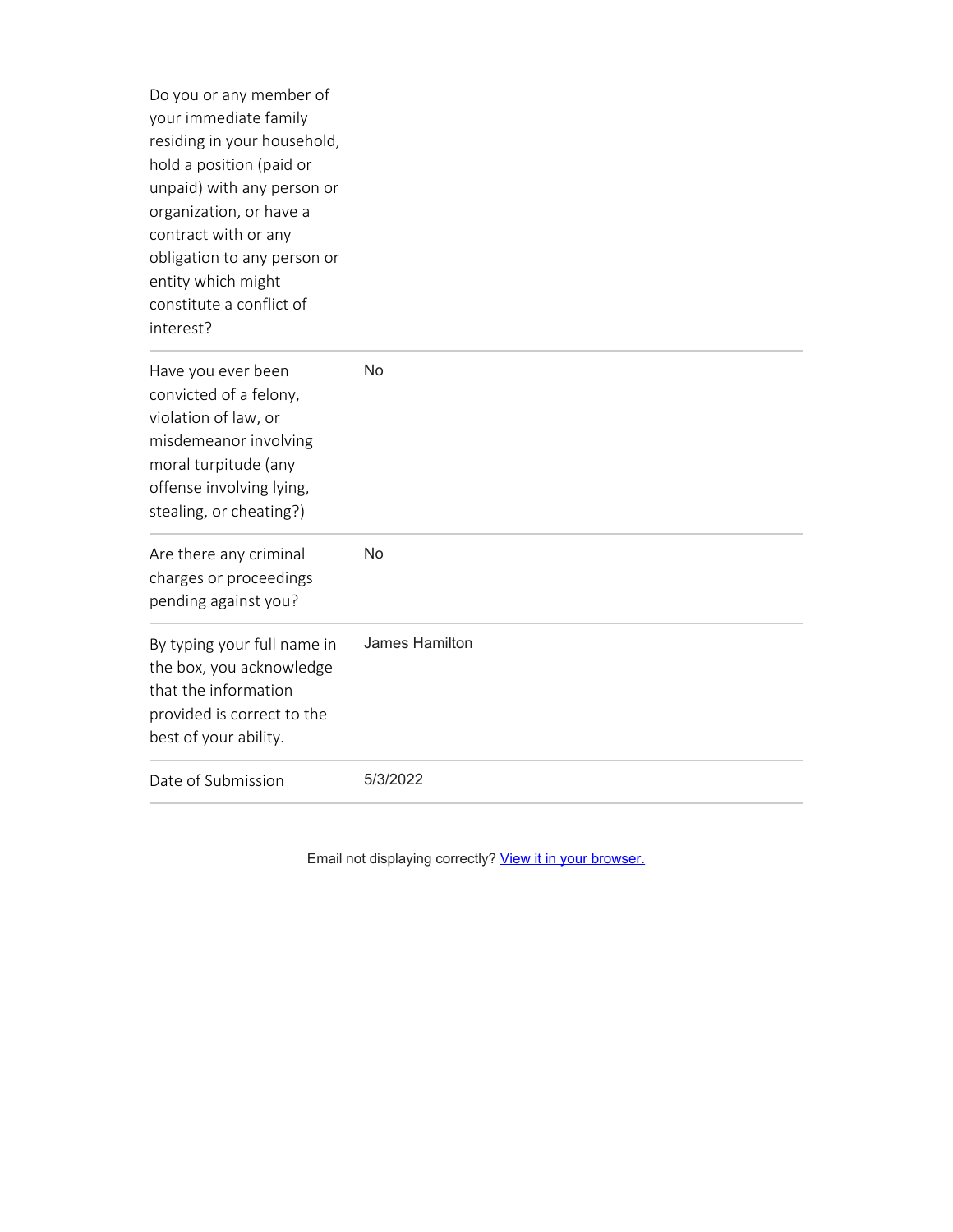### May 10, 2022

### Justin City Hall, 415 North College Street

### City Council Cover Sheet

 $\mathcal{L}_\text{G}$  , and the contribution of the contribution of the contribution of the contribution of the contribution of the contribution of the contribution of the contribution of the contribution of the contribution of t

 $\_$  , and the set of the set of the set of the set of the set of the set of the set of the set of the set of the set of the set of the set of the set of the set of the set of the set of the set of the set of the set of th

 $\_$  , and the set of the set of the set of the set of the set of the set of the set of the set of the set of the set of the set of the set of the set of the set of the set of the set of the set of the set of the set of th

Agenda Item #5 (Possible Action)

Title: Consider and take appropriate action to approve Resolution 581-22 adopting a

Chapter 380 policy.

Department: Administration

Contact: City Manager, Chuck Ewings

Recommendation: Approve the proposed resolution.

Background:

Chapter 380 of the Texas Local Government Code outlines requirements for certain economic development agreements. One of those is that City Council establishes a policy prior to entering into any agreements. The enclosed resolution is a proposed policy that provides general guidance regarding said agreements.

City Attorney Review: N/A

Attachments:

Resolution No.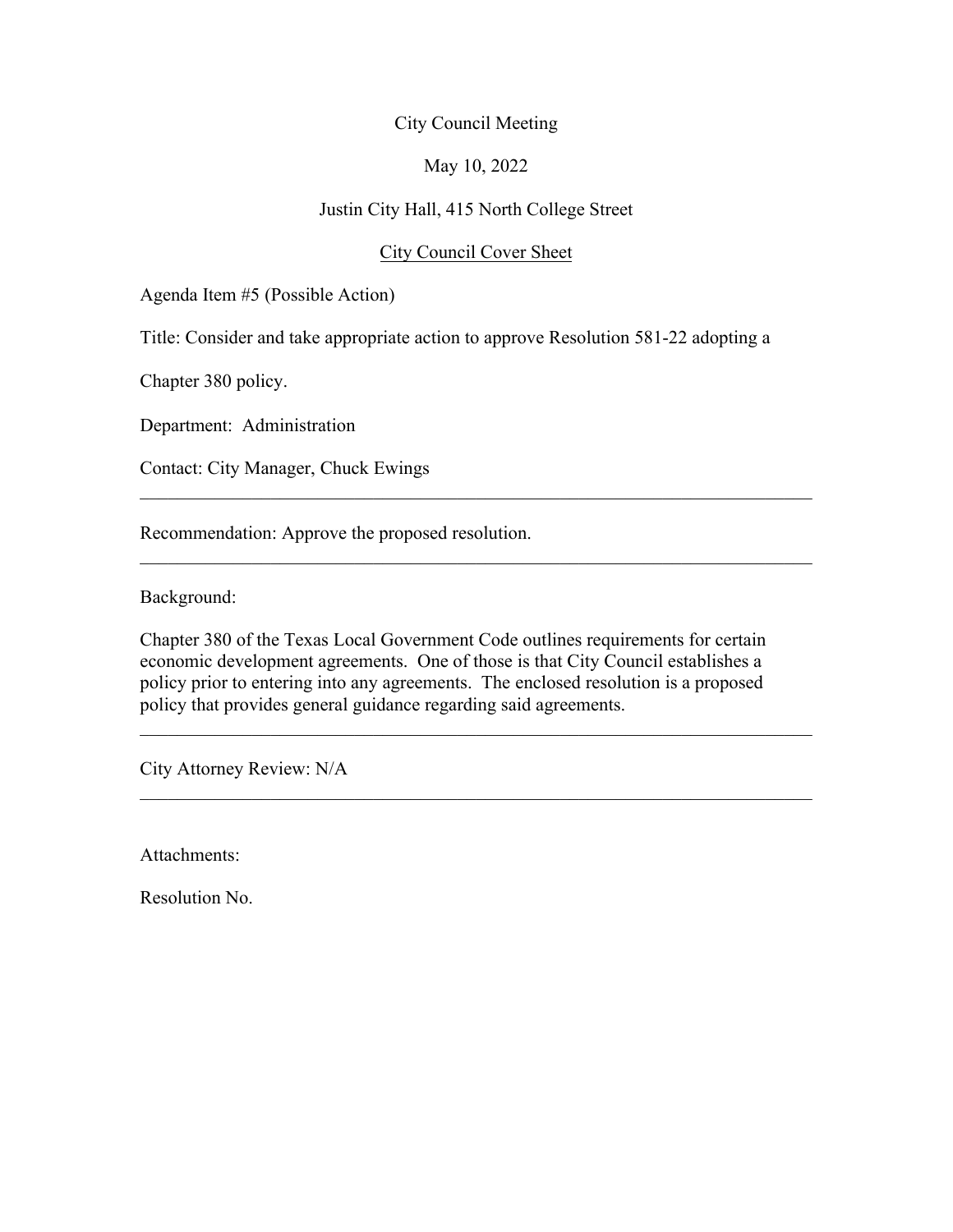#### **RESOLUTION NO. \_\_\_\_\_\_\_\_**

### **A RESOLUTION OF THE CITY OF JUSTIN, TEXAS, ESTABLISHING A CHAPTER 380 ECONOMIC DEVELOPMENT PROGRAM POLICY; PROVIDING AN EFFECTIVE DATE**

**WHEREAS**, the City of Justin is committed to the promotion of quality development and expansion of its existing business base, and desires to provide economic development incentives and to establish various programs to ensure the City remains competitive in the marketplace, encourages the increase and retention of quality jobs, encourages revenue streams from commercial, industrial, and manufacturing businesses that maintain or increase the taxable values of their business personal property, including inventories, and acquire and install new machinery and equipment in the City; and

**WHEREAS,** the City of Justin will, on a case-by-case basis, give consideration to providing economic development incentives to individuals and businesses meeting the guidelines and criteria set forth in the Chapter 380 Economic Development Program Policy attached as Exhibit A;

### **NOW THEREFORE BE IT RESOLVED BY THE CITY COUNCIL OF JUSTIN, TEXAS, THAT:**

**SECTION 1.** That the City Council hereby approves and adopts the Chapter 380 Economic Development Program Policy set forth in Exhibit "A" incorporated herein for all purposes.

**SECTION 2.** Any member of the public has the right to appear at the meeting and present evidence for or against this policy.

**DULY PASSED** by the City Council of the City of Justin, Texas, this the  $10<sup>th</sup>$  day of May 2022.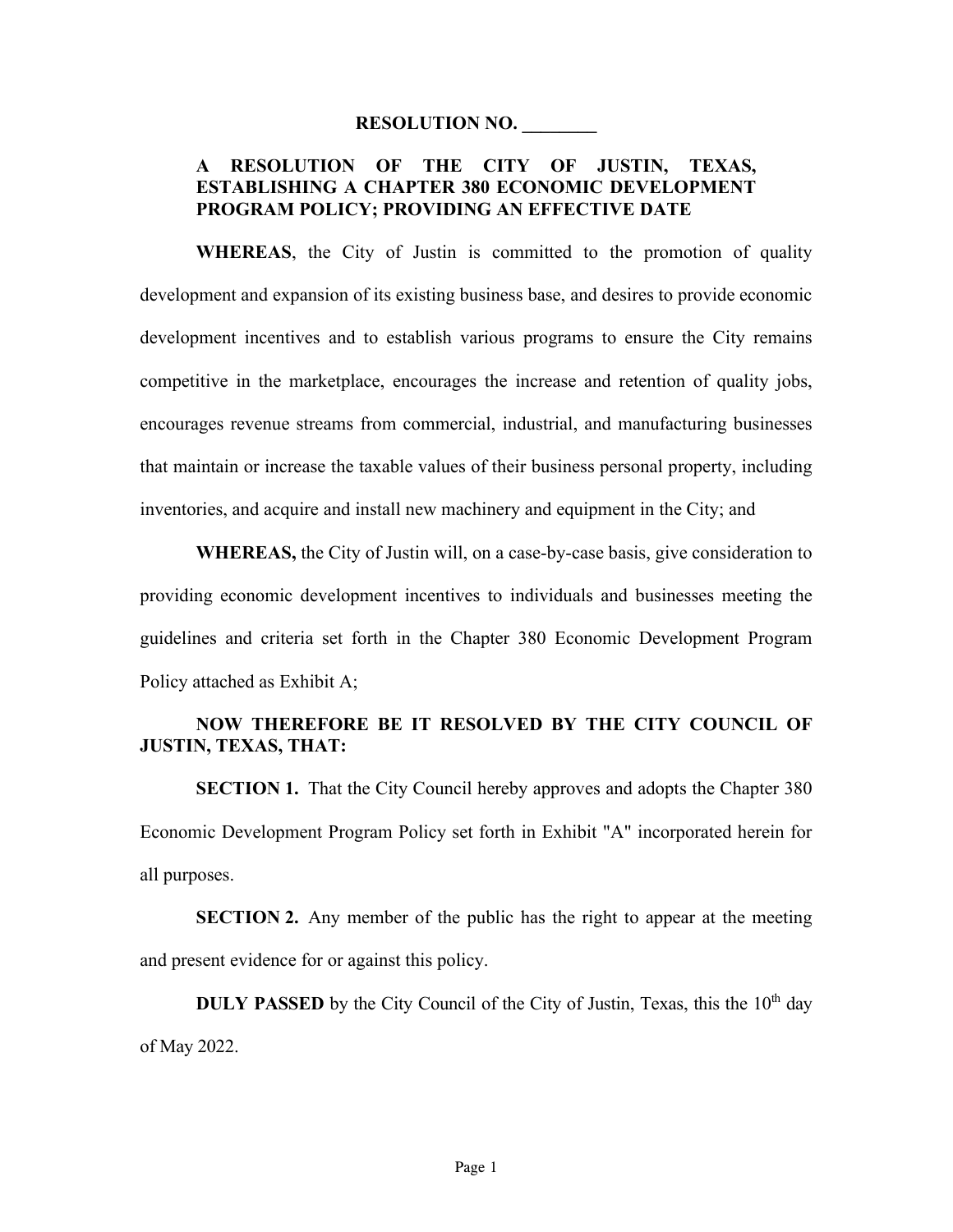**APPROVED:**

**ELIZABETH WOODALL, MAYOR**

**ATTEST:**

**BRITTANY ANDREWS, CITY SECRETARY**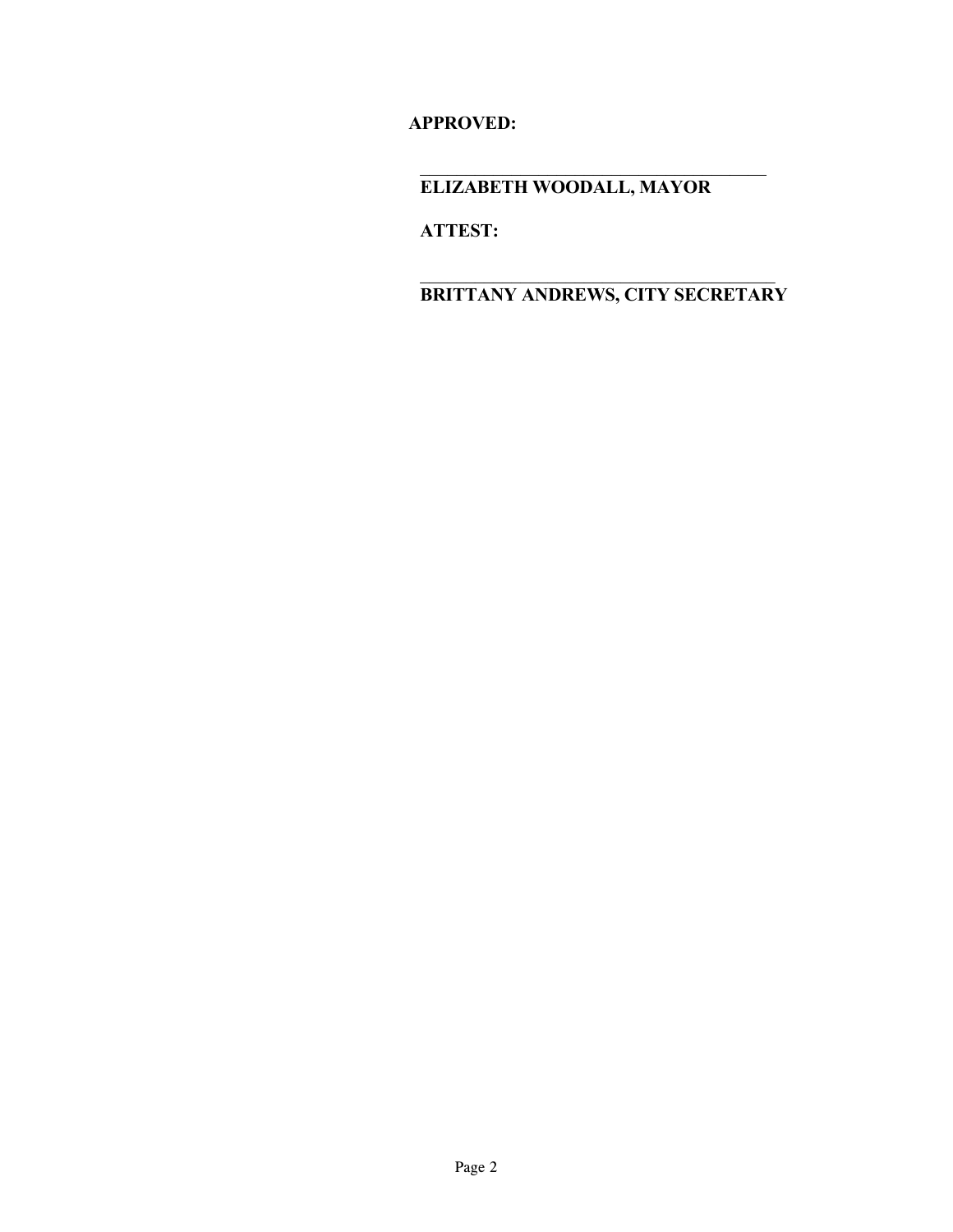## **EXHIBIT A**

### **CITY OF JUSTIN, TEXAS CHAPTER 380 ECONOMIC DEVELOPMENT PROGRAM POLICY**

### **1. Purpose**

These Policies and Procedures are established in an effort to develop and expand the local economy by promoting and encouraging private sector investments that enhance the City's economic base and diversify and expand job opportunities. This shall be accomplished by identifying and recommending projects that create additional revenue for the city without substantially increasing the demand on City services or infrastructure.

Incentives are intended to create high quality development and increase public services and facilities to the residents of Justin. Limitations on how incentives are provided is predicated on the source and nature of funds and terms and conditions of the award to the project.

### **2. General Criteria.**

Under the Chapter 380 Economic Development Program, the City Council will, on a case-by-case basis, consider, but is not required to offer, economic incentive packages that may include (1) reimbursement for public improvements, (2) fee waivers to businesses and entities that the City Council determines will promote state or local economic development and stimulate business and commercial activity in the City.

A business or entity shall be eligible to participate in the Chapter 380 Economic Development Program on terms and conditions established by the City Council on a caseby-case basis if:

- (a) the business or entity enters into a binding contract with the City under which (i) the business or entity is required to make specific and verifiable employment and other commitments that serve the public purposes overseen by the City Administration and that the City Council deems appropriate under the circumstances and (ii) the City is able to cease and/or recapture payment of Chapter 380 incentives or to terminate the contract in the event that the public purposes specified in the contract are not met; or
- (b) the City may require certain design standards be met by the business or entity entering into an agreement. The design standards may include, but are not limited to, exterior design, streetscaping, public spaces, and building materials.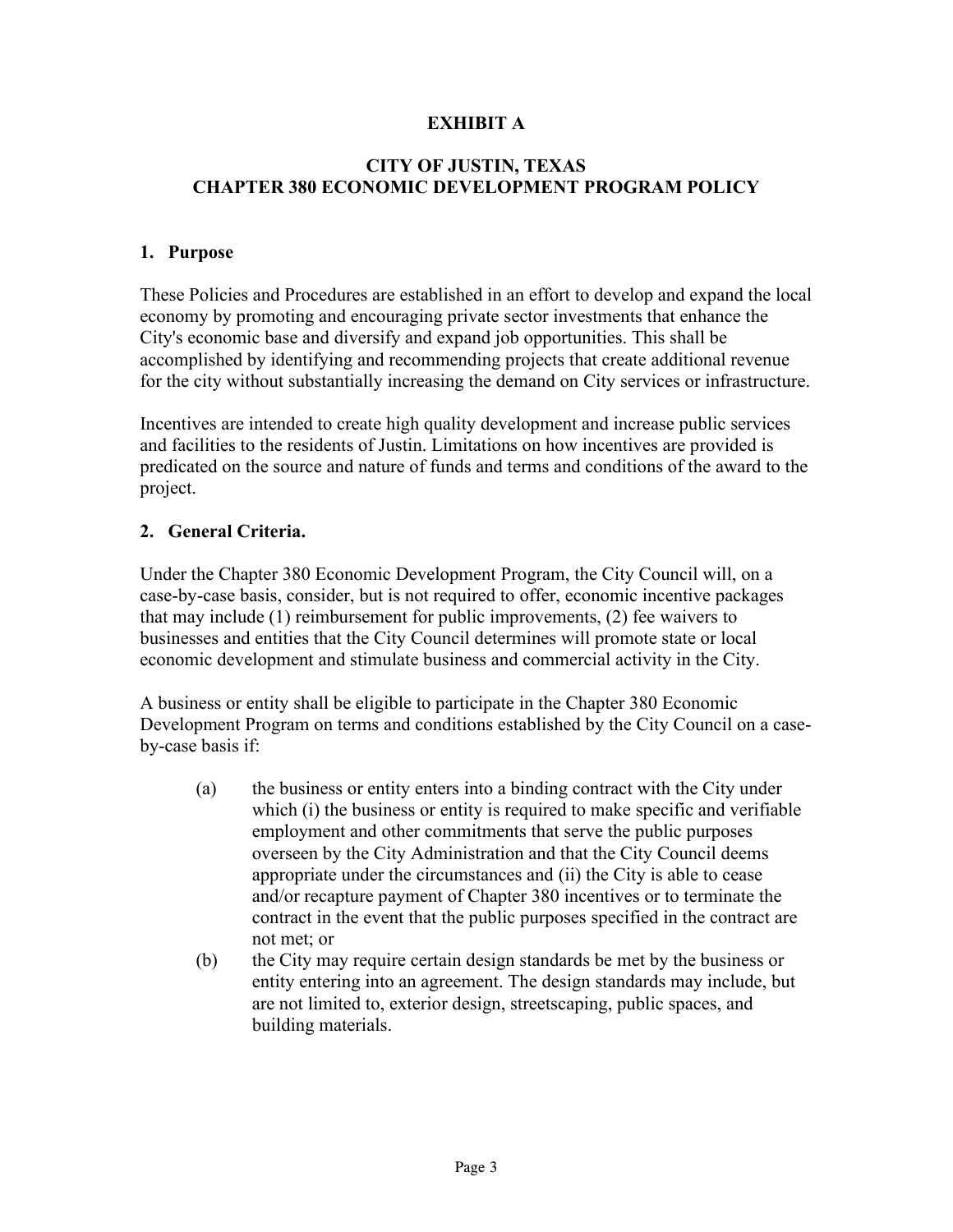## **3. General Policies and Requirements**

Notwithstanding anything expressed or implied to the contrary herein, the following general terms and conditions shall govern this Policy:

3.1. A Chapter 380 agreement shall not be granted for any new development project in which a building permit application has already been filed with the City's Planning and Development Department or for which a building permit has already been issued.

3.2 To be eligible for program incentives, a development must either commit to provide full-time employment to a set number and/or a percentage of full-time jobs or commit to a minimum investment in construction of public and private improvements.

3.3 If incentives are based on full-time employment, an applicant for Chapter 380 incentives shall provide wage rates, employee benefit information for all positions of employment to be located at any facility covered by the Application.

3.4. As part of the consideration under all Chapter 380 Agreements, the City shall have, without limitation, the right to (i) review and verify the applicant's financial statements and records related to the development project and (ii) conduct an on-site inspection of the development project in each year during the term of the Chapter 380 to verify compliance with the terms and conditions of the agreement.

3.5. The recipient of a Chapter 380 incentive may not sell, assign, transfer or otherwise convey its rights under a Chapter 380 Agreement unless otherwise specified in the Chapter 380 Agreement without formal consent by the City. A sale, assignment, lease, transfer, or conveyance of the real property that is subject to the agreement and which is not permitted by the Chapter 380 Agreement shall constitute a breach of the Chapter 380 Agreement and may result in termination of the Agreement.

3.6 The City Council may coordinate with and authorize the City of Justin Economic Development Corporation/Community Development Corporation Board of Directors to provide incentives, including the transfer of property, related to a Chapter 380 agreement.

3.7 For additional information about this Chapter 380 Policy, contact the City of Justin at 415 N. College St., Justin, Texas, 76247; 940-648-2541.

## **4. Incentives Related to Retail Sales Tax**

The City will consider providing incentives pursuant to Chapter 380 of the Texas Local Government Code equivalent to a certain portion of sales tax receipts from the City attributable to property improvements or upgraded tenant mix. The rebate can be made either to the site developer as a reimbursement for site or public improvement expenses or to the retail tenants of the improved center to assist in relocation or expansion related costs of the tenants. The percent of the City's sales tax rebate and length of time will be negotiable and stated in a final agreement.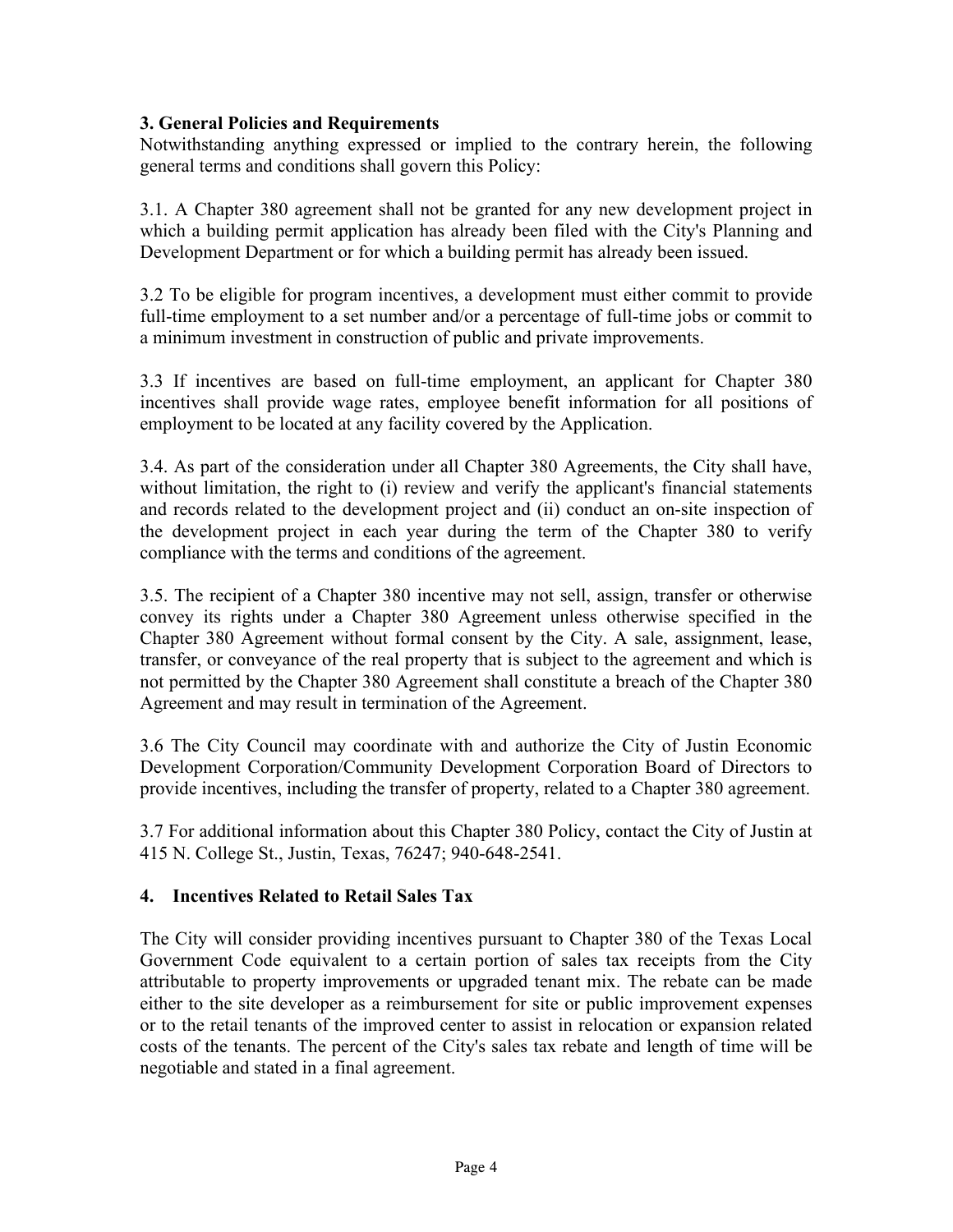## **5. Fee Waiver**

The City may consider providing economic development incentives pursuant to Chapter 380 Texas Local Government Code to provide a waiver or rebate of impact fees, water and sewer fees, building permit and inspection fees or reduction in the cost of such services for a qualified business. On a case-by-case basis, City will evaluate the cost/benefits under which the City would offer a fee waiver or rebate.

### **6. Economic Development Program Implementation**

The term of an incentive agreement shall be negotiated on a case-by-case basis and specified in the Chapter 380 Agreement. For incentives based on sales tax generation, the City will audit and determine the recipient's compliance with the terms and conditions of the Agreement for a full calendar year prior to the first year in which the incentive is available (the "First Compliance Auditing Year"). The first incentive benefit or payment will be available to the recipient for the tax year following the Compliance Auditing Year. In other words, the degree to which the recipient meets the Commitments set forth in the Chapter 380 Agreement will determine the percentage of taxes repaid in the form of a grant for the following tax year, unless otherwise stated in the agreement. The City will continue to audit and determine the recipient's compliance with the terms and conditions of the Chapter 380 Agreement for each subsequent calendar year, which findings shall govern the percentage of taxes repaid in the form of a grant for the following tax year, until expiration of the Chapter 380 Agreement.

### **7. Chapter 380 Agreement Request Procedures**

Each Chapter 380 agreement application shall be processed in accordance with the following standards and procedures:

### **7.1 Submission of a Request**

Applicants will submit a letter of request stating incentives being sought and stating how the requirements of this policy will be addressed.

### **7.3. Application and Evaluation.**

Staff will review an application for accuracy and completeness. Once complete, the department will evaluate a request based on the perceived merit and value of the project, including, without limitation, the following criteria:

• Types and number of new jobs created, including respective wage rates, and employee benefits packages such as health insurance, day care provisions, retirement packages, transportation assistance, employersponsored training and education, any other benefits and whether all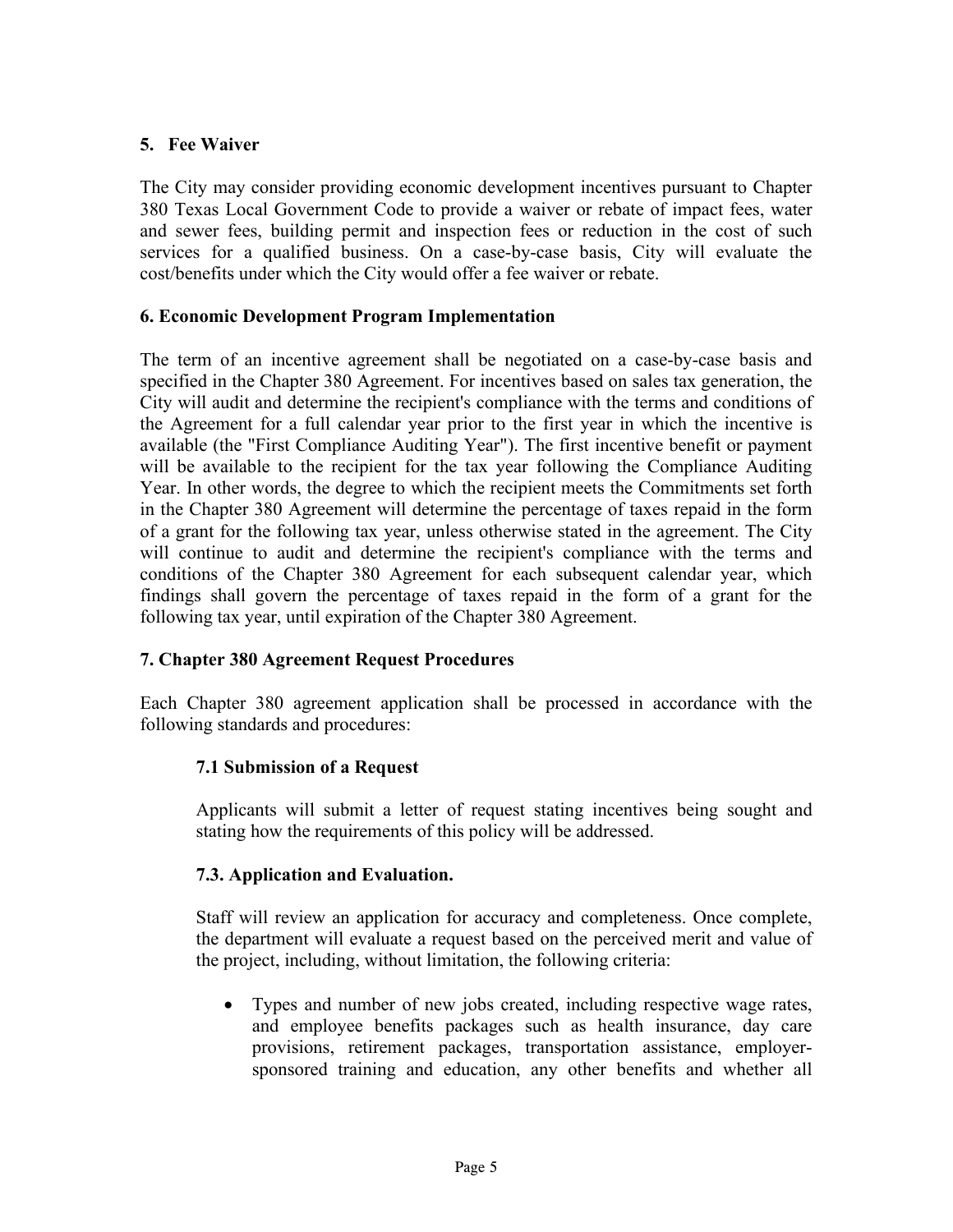benefits are offered on an equal and non-discriminatory basis to all employees;

- Financial viability of the project;
- Amount of investment in the project;
- The project's reasonably projected increase in the value of the tax base;
- Costs to the City (such as infrastructure participation, tax rebates, fee waivers, etc.);
- Remediation of an existing environmental problem on the real property;

## **8. Consideration by the City Council**

The City Council retains sole authority to approve or deny any Chapter 380 Agreement and is under no obligation to approve any request or Chapter 380 Agreement.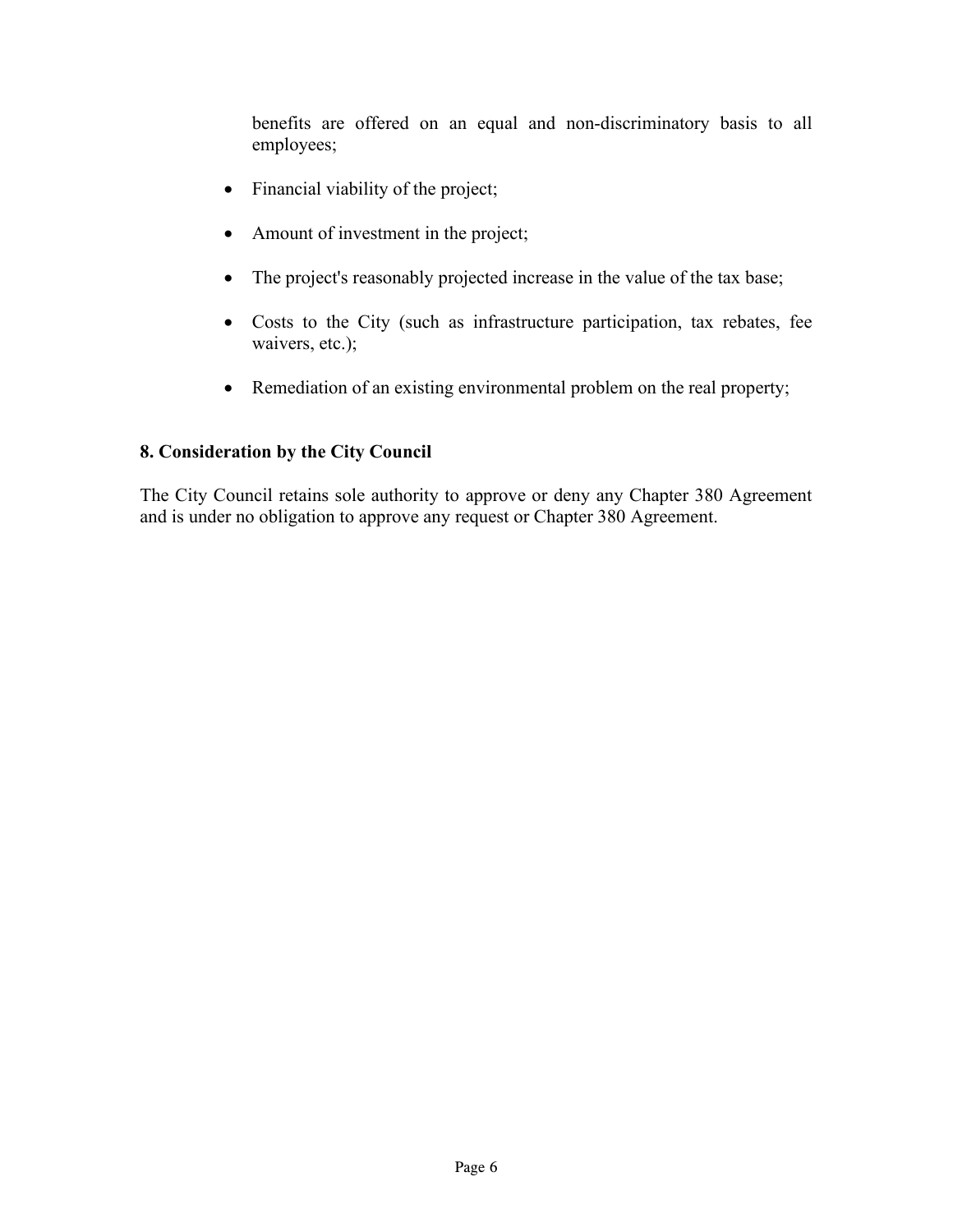### May 10, 2022

### Justin City Hall, 415 North College Street

### City Council Cover Sheet

Agenda Item #6 (Possible Action)

Title: Consider and take appropriate action regarding amendments to the Solicitation Ordinance and regulations.

 $\mathcal{L}_\mathcal{L} = \mathcal{L}_\mathcal{L} = \mathcal{L}_\mathcal{L} = \mathcal{L}_\mathcal{L} = \mathcal{L}_\mathcal{L} = \mathcal{L}_\mathcal{L} = \mathcal{L}_\mathcal{L} = \mathcal{L}_\mathcal{L} = \mathcal{L}_\mathcal{L} = \mathcal{L}_\mathcal{L} = \mathcal{L}_\mathcal{L} = \mathcal{L}_\mathcal{L} = \mathcal{L}_\mathcal{L} = \mathcal{L}_\mathcal{L} = \mathcal{L}_\mathcal{L} = \mathcal{L}_\mathcal{L} = \mathcal{L}_\mathcal{L}$ 

 $\mathcal{L}_\text{G}$  , and the contribution of the contribution of the contribution of the contribution of the contribution of the contribution of the contribution of the contribution of the contribution of the contribution of t

 $\mathcal{L}_\text{G}$  , and the contribution of the contribution of the contribution of the contribution of the contribution of the contribution of the contribution of the contribution of the contribution of the contribution of t

 $\mathcal{L}_\mathcal{L} = \mathcal{L}_\mathcal{L} = \mathcal{L}_\mathcal{L} = \mathcal{L}_\mathcal{L} = \mathcal{L}_\mathcal{L} = \mathcal{L}_\mathcal{L} = \mathcal{L}_\mathcal{L} = \mathcal{L}_\mathcal{L} = \mathcal{L}_\mathcal{L} = \mathcal{L}_\mathcal{L} = \mathcal{L}_\mathcal{L} = \mathcal{L}_\mathcal{L} = \mathcal{L}_\mathcal{L} = \mathcal{L}_\mathcal{L} = \mathcal{L}_\mathcal{L} = \mathcal{L}_\mathcal{L} = \mathcal{L}_\mathcal{L}$ 

Department: Administration

Contact: Director of Planning and Development, Matt Cyr

Recommendation: Consider the request to amend the Solicitation ordinance and regulations.

Background:

On April 26, 2022, Council directed Staff to forward a draft amending the Solicitors Ordinance.

Staff has brought an ordinance for Council to consider adopting.

City Attorney Review: N/A

Attachments:

- 1. Proposed Amendment
- 2. Proposed Ordinance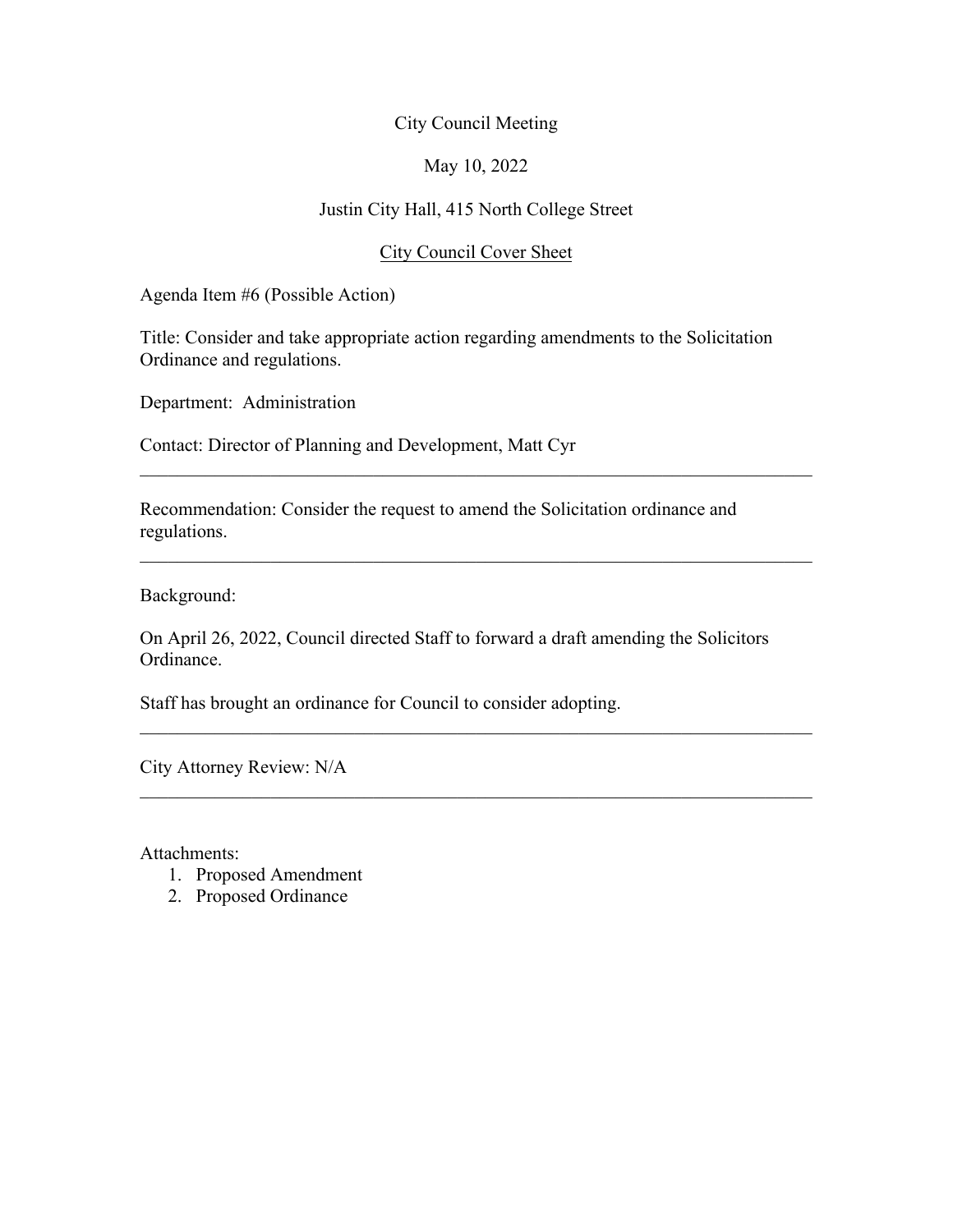## *ARTICLE II. VENDORS*

#### **Sec. 12-19. Scope of regulations.**

The license required below shall be known as a vendor's license. Any person desiring to sell goods, wares, merchandise or services within the corporate city limits shall obtain a vendor's license from the city secretary, at least seven days prior to the date on which such person intends to sell or solicit sales in the city.

(Code 1994, § 4.201)

#### **Sec. 12-20. Driver license required.**

To qualify for a vendor permit under this article, the applicant must possess a valid driver license.

#### **Sec. 12-21. Permit application.**

The application for such license shall show the name and permanent address of the applicant, the name and address of each person representing the applicant, and the name, address, of the owners or corporate president of any person for which the applicant works as an employee or commission agent. Such application shall describe the types of goods, wares, merchandise or services offered for sale.

(Code 1994, § 4.202)

#### **Sec. 12-22. Permit application term.**

All applications shall be valid for a period of one year thirty days upon issuance.

(Code 1994, § 4.203; Ord. No. 206, § I, 8-9-1993)

#### **Sec. 12-23. License fee.**

The license fee for a vendor's license shall be as provided for in the fee schedule found on file in the office of the city secretary. Persons involved in interstate commerce shall be exempt from license fee requirements as set forth in this section but shall be subject to all other provisions of this article.

(Code 1994, § 4.204; Ord. No. 206, § II, 8-9-1993)

#### **Sec. 12-24. Exceptions.**

This article shall not apply to the sale of merchandise by persons raising funds for city community schools, clubs, youth associations, fire departments or churches.

(Code 1994, § 4.205; Ord. No. 206, § III, 8-9-1993)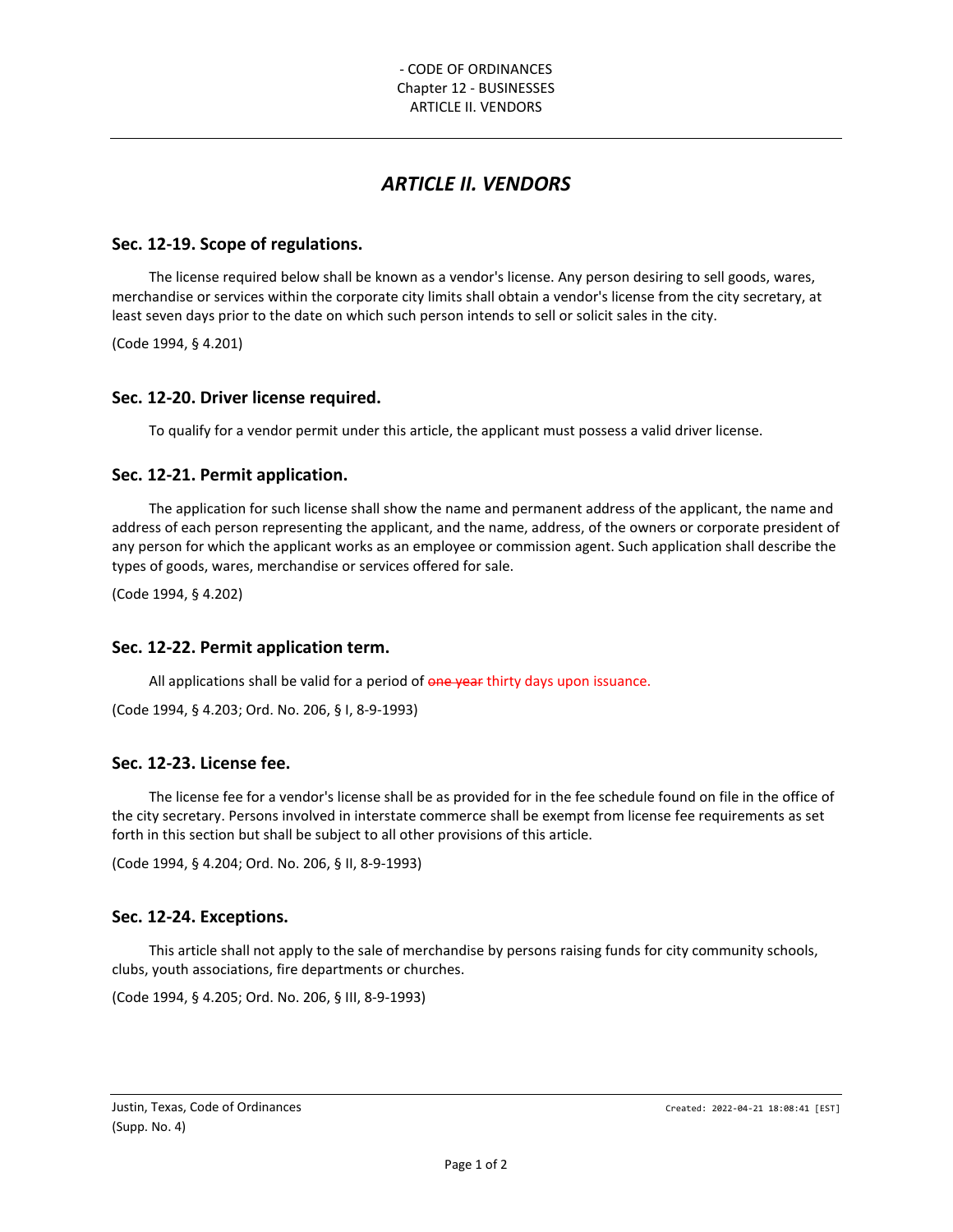#### **Sec. 12-25. Unlawful to solicit without license.**

It is unlawful for any person to go from house to house in the city soliciting, selling or taking orders for any goods, wares, merchandise or services without having first applied for and obtained a license to do so from the city secretary.

(Code 1994, § 4.206; Ord. No. 206, § IV, 8-9-1993)

#### **Sec. 12-26. Display of license required.**

From and after the effective date of the ordinance from which this article is derived, it is unlawful for any person to sell, solicit, or take orders for or offering to sell or take orders for any goods, wares, merchandise or services and fail to display such license therefor upon the request by any law enforcement officer or citizen of the city. The vendor shall also be required to wear a vest, which shall be provided by the City.

(Code 1994, § 4.207; Ord. No. 206, § V, 8-9-1993)

#### **Sec. 12-27. Failure to leave upon request deemed unlawful.**

Any vendor or hawker of goods or merchandise who enters upon premises owned or leased by another and willfully refuses to leave the premises after having been notified by the owner or possessor of the premises or his agent to leave the same shall be deemed guilty of a misdemeanor.

(Code 1994, § 4.208; Ord. No. 206, § VI, 8-9-1993)

#### **Sec. 12-28. Compliance with no solicitor signs.**

It is unlawful for any vendor to enter upon any private premises when the same is posted with a sign stating "No Peddlers Allowed" or "No Solicitations Allowed," or other words to such effect.

(Code 1994, § 4.209; Ord. No. 206, § VII, 8-9-1993)

#### **Sec. 12-29. Hours of operation restricted.**

It is unlawful for any person coming under the provisions of this article to engage in any business at any time between 30 minutes after sunset and 30 minutes after sunrise, except when such person has a specific invitation and appointment with the customer.

(Code 1994, § 4.210; Ord. No. 206, § VIII, 8-9-1993)

#### **Sec. 12-30. Penalty for violation.**

Any person violating any provisions of this article shall be deemed guilty of a misdemeanor and, upon conviction, shall be fined in accordance with the penalty provision found in section 1-10. Each and every sale or solicitation made in violation of this article shall constitute a separate offense.

(Code 1994, § 4.211; Ord. No. 206, § IX, 8-9-1993)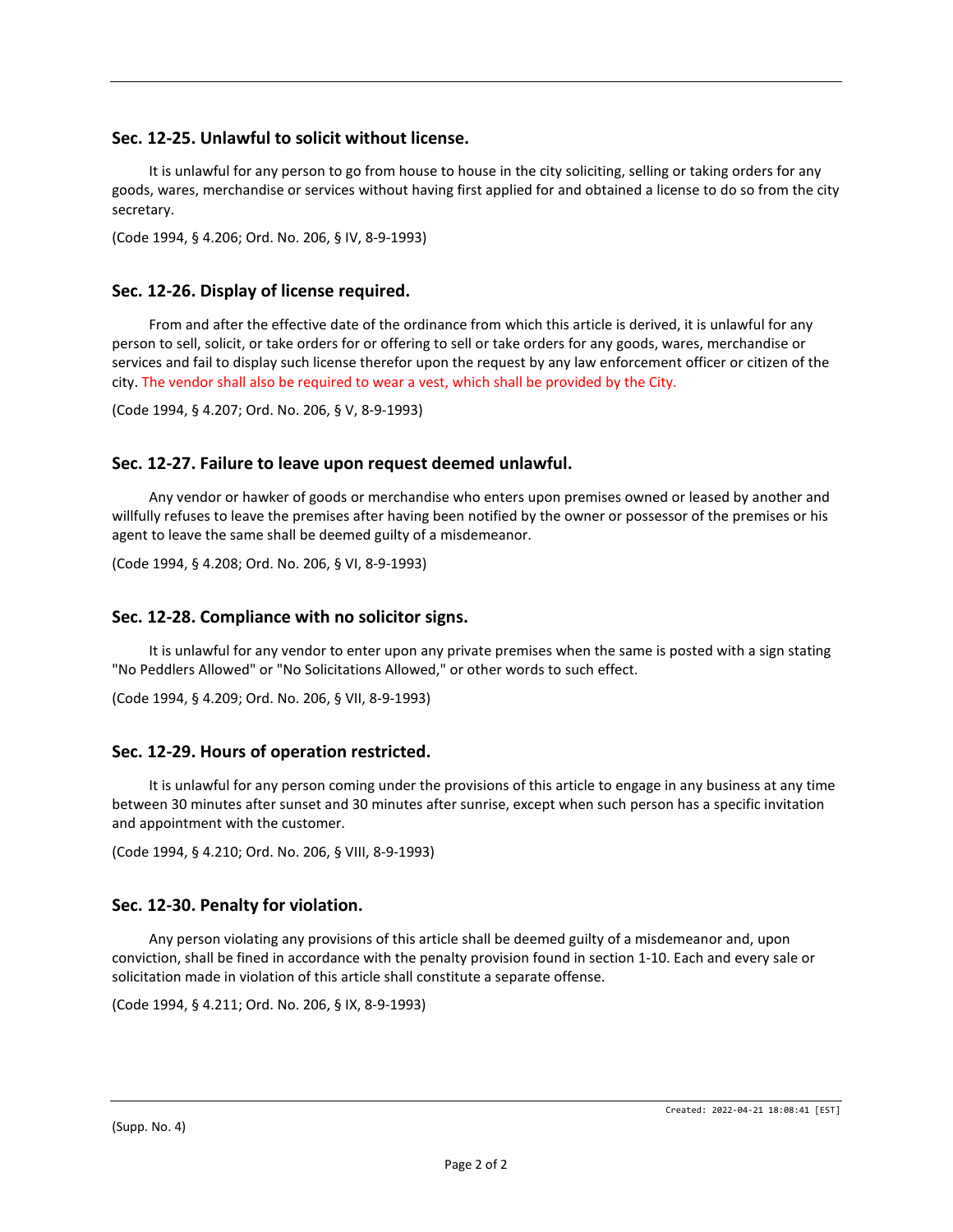### **ORDINANCE NUMBER \_\_\_\_\_**

### **AN ORDINANCE OF THE CITY OF JUSTIN, TEXAS, APPROVING AN AMENDMENT RELATING TO SOLICITORS, AN INCORPORATION OF PREMISES; PROVIDING A CUMULATIVE/REPEALER CLAUSE, PROVIDING A SEVERABILITY CLAUSE; AND PROVIDING AN EFFECTIVE DATE.**

**WHEREAS,** On April 26, 2022, City Council directed Staff to bring forward an amendment relating to Solicitors; and

**WHEREAS**, the City Council of the City of Justin, in compliance with the laws of the State of Texas, having given the requisite 72 hour notice and has determined that the proposed amendment is approved and made a part of this ordinance.

## **NOW, THEREFORE, BE IT ORDAINED BY THE CITY COUNCIL OF THE CITY OF JUSTIN, TEXAS:**

**Section 1. Incorporation of Premises**. That all of the above recitals are found to be true and correct and are incorporated into the body of this ordinance as if fully set forth herein.

**Section 2.** That the Ordinance of Justin, Texas, is amended to as further described in the attached documents.

**Section 3. Cumulative/Repealer Clause.** This ordinance shall be cumulative of all provisions of state or federal law and all ordinances of the City of Justin, Texas, except where the provisions of this ordinance are in direct conflict with the provisions of such other ordinances, in which event the conflicting provisions of such ordinances are hereby repealed to the extent of such conflict.

**Section 4. Severability Clause.** If any word, section, article, phrase, paragraph, sentence, clause or portion of this ordinance is held to be invalid or unconstitutional by a court of competent jurisdiction, such holding shall not affect for any reason, the validity of the remaining portions of this ordinance and the remaining portions shall remain in full force and effect.

**Section 5. Effective Date.** This ordinance shall take effect immediately from and after its passage and the publication of the caption, as the law in such cases provides.

> \_\_\_\_\_\_\_\_\_\_\_\_\_\_\_\_\_\_\_\_\_\_\_\_\_\_ Elizabeth Woodall, Mayor

ATTEST:

 $\mathcal{L}=\mathcal{L}=\mathcal{L}=\mathcal{L}=\mathcal{L}=\mathcal{L}=\mathcal{L}=\mathcal{L}=\mathcal{L}=\mathcal{L}=\mathcal{L}=\mathcal{L}=\mathcal{L}=\mathcal{L}=\mathcal{L}=\mathcal{L}=\mathcal{L}=\mathcal{L}=\mathcal{L}=\mathcal{L}=\mathcal{L}=\mathcal{L}=\mathcal{L}=\mathcal{L}=\mathcal{L}=\mathcal{L}=\mathcal{L}=\mathcal{L}=\mathcal{L}=\mathcal{L}=\mathcal{L}=\mathcal{L}=\mathcal{L}=\mathcal{L}=\mathcal{L}=\mathcal{L}=\mathcal{$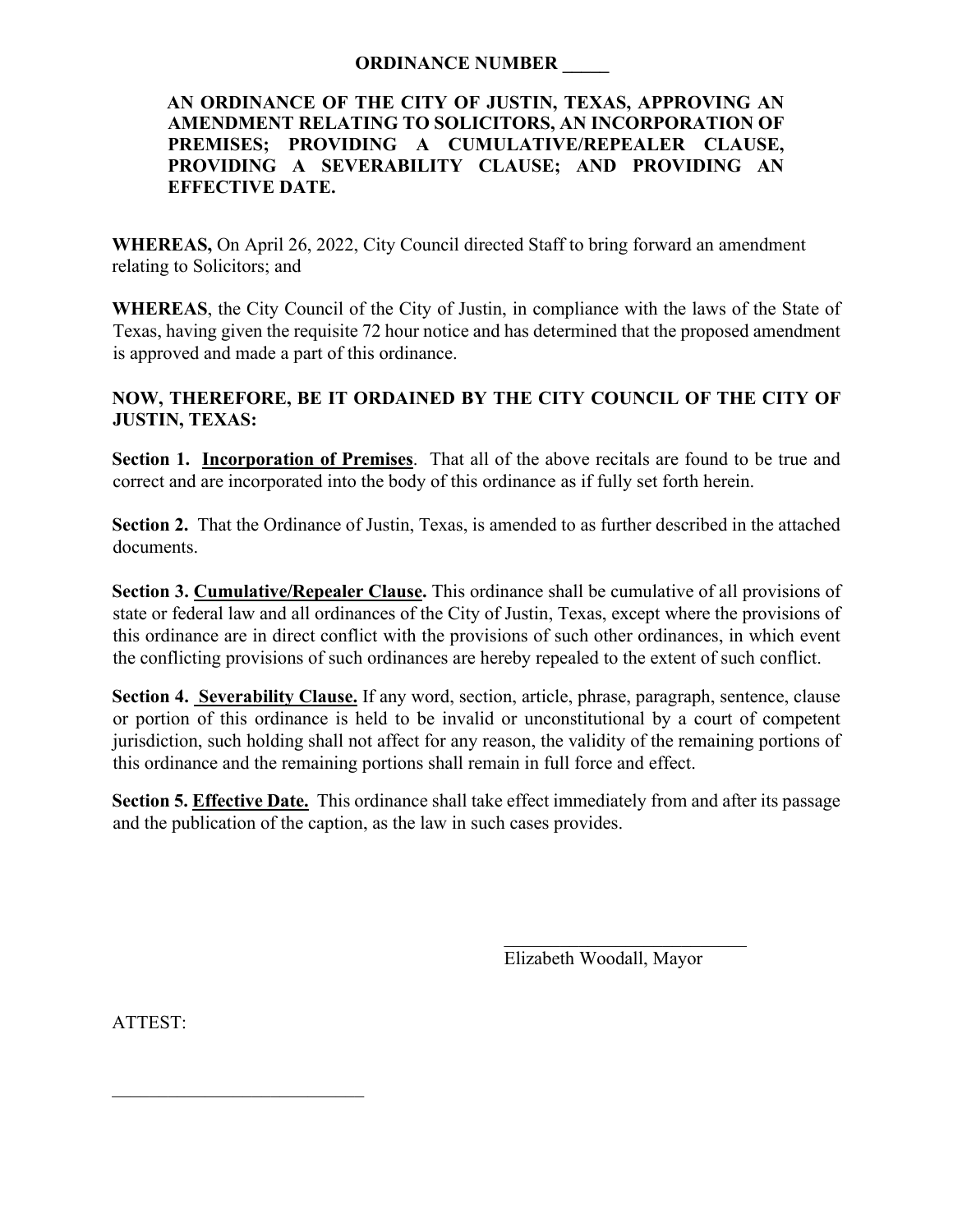Brittany Andrews, City Secretary

 $\overline{\phantom{a}}$ 

Approved as to form:

City Attorney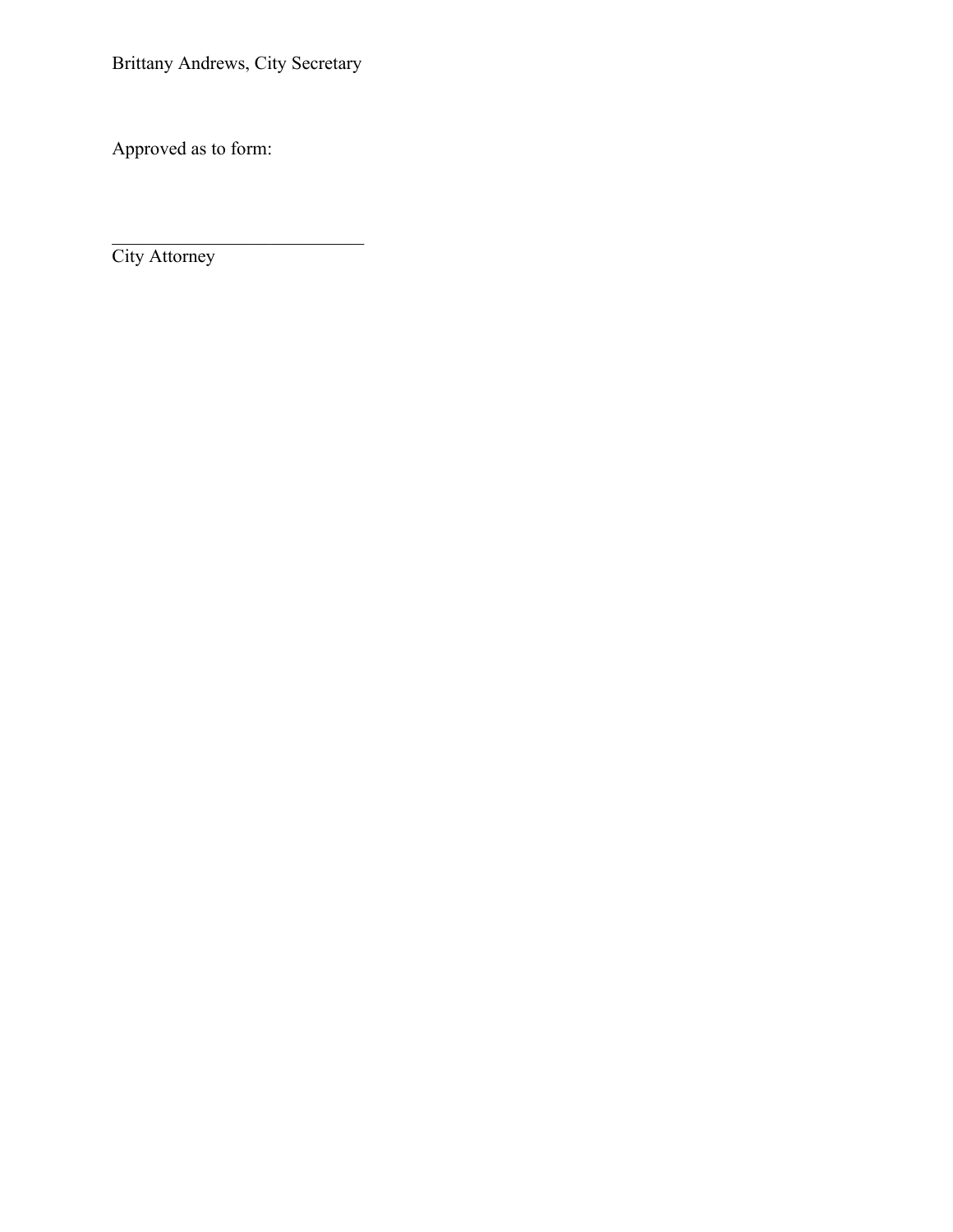### May 10, 2022

### Justin City Hall, 415 North College Street

### City Council Cover Sheet

Agenda Item: #7 & #8 (Consent)

Title:

7. Consider and take appropriate action to approve an Interlocal agreement between Denton County and the City of Justin for the use of the Denton County Radio Communication System.

8. Consider and take appropriate action approving City Council meeting minutes dated April 26, 2022.

 $\mathcal{L}_\text{G}$  , and the contribution of the contribution of the contribution of the contribution of the contribution of the contribution of the contribution of the contribution of the contribution of the contribution of t

 $\mathcal{L}_\text{G}$  , and the contribution of the contribution of the contribution of the contribution of the contribution of the contribution of the contribution of the contribution of the contribution of the contribution of t

 $\mathcal{L}_\text{G}$  , and the contribution of the contribution of the contribution of the contribution of the contribution of the contribution of the contribution of the contribution of the contribution of the contribution of t

 $\mathcal{L}_\text{G}$  , and the contribution of the contribution of the contribution of the contribution of the contribution of the contribution of the contribution of the contribution of the contribution of the contribution of t

Department: Administration

Contact: City Secretary, Brittany Andrews

Recommendation: Motion to approve consent items as presented.

Background:

City Attorney Review: N/A

Attachments:

- 1. ILA for radio communication system
- 2. April 26, 2022 City Council Minutes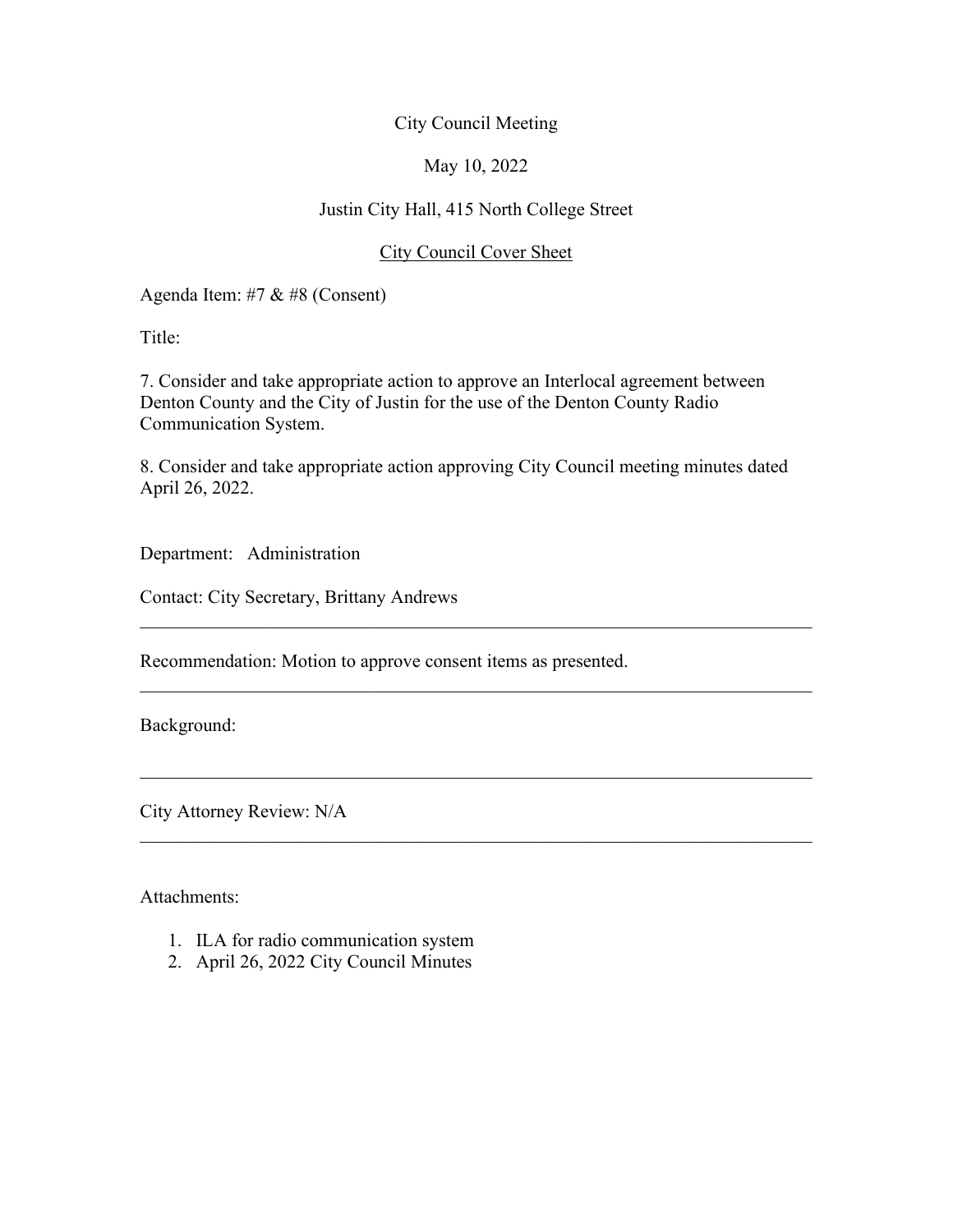## **INTER-LOCAL COOPERATION AGREEMENT BETWEEN DENTON COUNTY AND THE CITY OF JUSTIN FOR THE USE OF THE DENTON COUNTY RADIO COMMUNICATIONS SYSTEM**

This Inter-Local Agreement ("Agreement") is entered into by and between the County of Denton, Texas ("the County") and the City of Justin, Texas, both entities being located in Denton County, Texas (collectively, the "Parties" or separately as a "Party"). The Parties execute this agreement as hereinafter provided, pursuant to the Texas Governmental Code, Chapter 791, known as the Inter-Local Cooperation Act:

**WHEREAS,** Denton County is a political subdivision within the State of Texas, each of which engages in the provision of governmental services for the benefit of its citizens; and

**WHEREAS**, the Agencies are duly organized and operating under the laws of the State of Texas engaged in the provision of municipal government and/or related services for the benefit of the citizens of the Agencies; and

**WHEREAS,** the Inter-Local Cooperation Act, Texas Government Code, Chapter 791, as amended "the Act" provides authority for local governments of the State of Texas to enter into Inter-local agreements with each other for the purpose of performing governmental functions and services as set forth in the Act; and

**WHEREAS,** the County owns, operates, and maintains the radio-communications system, exclusive of the radios owned individually by each User city ("System") for the purpose of providing radio communications in support of its governmental operations; and

**WHEREAS,** Justin wishes to use certain portions of the System for its governmental operations; and

**WHEREAS,** the use of the System in the provision of governmental services benefits the public health and welfare, promotes efficiency and effectiveness of local governments, and is of mutual concern to the contracting Parties; and

**WHEREAS,** Justin and the County have current funds available to satisfy any fees and costs required pursuant to this Agreement;

**NOW, THEREFORE,** in consideration of the mutual covenants and agreement herein contained, the sufficiency of which are hereby acknowledged, and upon and subject to the terms and conditions hereinafter set forth, the Parties agree as follows: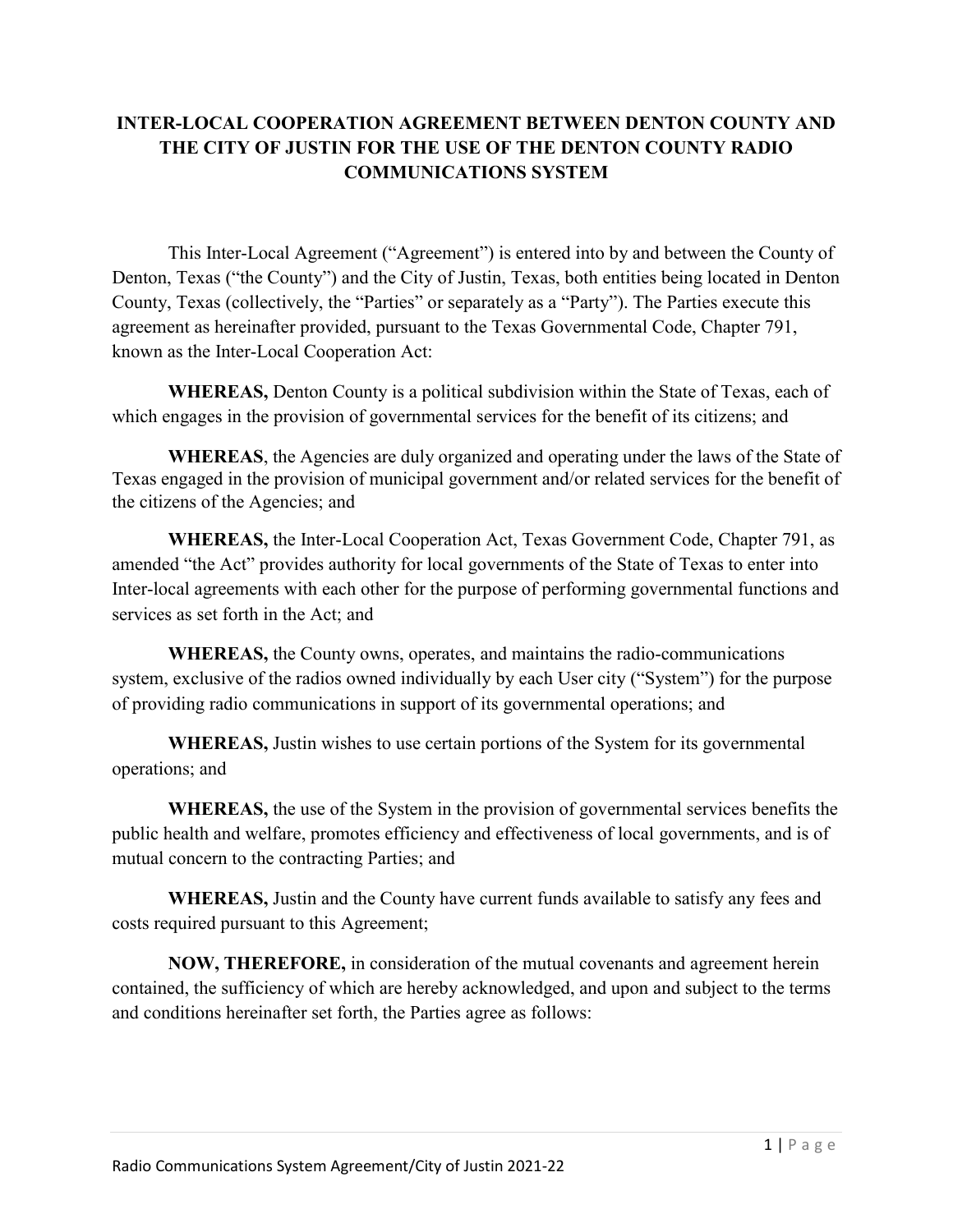#### **DEFINITIONS**

**I.**

*"Assignee"* means the City employee assigned to a specific Subscriber Unit.

*"Communications System"* or "*System"* means a wide area, multi-agency digital trunked radio system compliant with P-25 interoperability standards to be used jointly by the City of Lewisville, the City of Denton, Denton County, and other Infrastructure Members, if any, primarily for providing public safety dispatch and communications for fire, emergency medical and police services and such other governmental services as may be agreed from time to time by the Parties.

*"Coordinating Committee"* means the committee that is responsible for making recommendations to the Infrastructure Management Committee on the administration and operation of the Communications System.

*"Infrastructure Management Committee"* means the committee that is responsible for the administration and operation of the Communications System.

*"Subscriber Units"* means mobile radios, portable radios or any similar devices used for communicating over the Communications System.

*"Talk Group"* means a specific group of Subscriber Units allowed to communicate privately within that group over shared infrastructure resources.

*"Technical Committee"* means the committee that advises the Coordinating Committee on technical issues related to the operation of the Communications System.

"*User*" means any entity with which the City of Denton, the City of Lewisville, Denton County, or other Infrastructure Member has entered into a contractual agreement for the provision of radio communication services through the Consolidated Communications System.

### **II.**

#### **TERM**

2.1 This Agreement is for a period of a one (1) year term, beginning on the  $1<sup>st</sup>$  day of October, 2021, and ending on the  $30<sup>th</sup>$  day of September, 2022. unless terminated earlier pursuant to Section 7.1.

2.2 It is the intention of the Parties for this to be a long term enterprise which will be renewed with a new ILA each year subject to approval by each Party's governing body.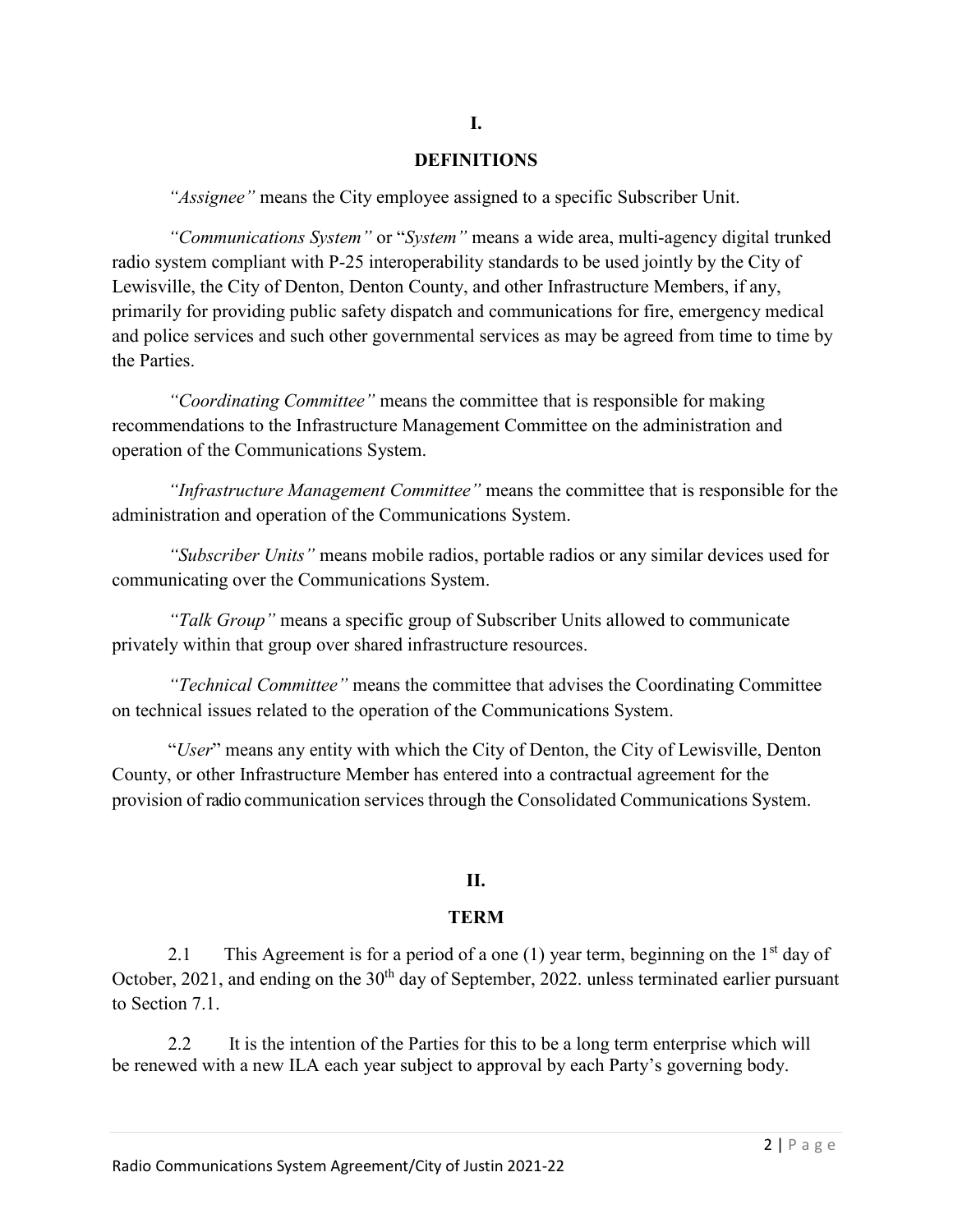### **OBLIGATIONS OF CITY OF JUSTIN**

3.1 Justin shall use the System in accordance with this Agreement to provide integration of communications by Justin between its Users on the System for governmental operations.

3.2 When using the System, Justin shall abide by all applicable Federal and State laws and regulations, including any regulations of the Denton County Radio System. When Justin uses the System for interoperability with Talk Groups (hereinafter defined) other than those provided by this Agreement, Justin will also abide by the User rules of those Talk Groups.

3.3 Justin must provide a written request to the Denton County Radio System Manager ("System Manager") or his designee, to activate radios ("Subscriber Units") on the System. Such request must include the model and serial number of the Subscriber Unit, the name of the Assignee, and identifying Talk Groups required in the Subscriber Unit.

3.4 Justin is responsible for furnishing its own Subscriber Units, which must be compatible with the APCO P-25 Phase 2 TDMA Digital System, and for maintenance of the Subscriber Units. Justin is responsible for all programming of City-owned Subscriber Units.

3.5 Justin shall be solely responsible for obtaining a technical services support contract and a maintenance contract for all City-owned dispatch infrastructure equipment, either from the manufacturer of the equipment or from a manufacturer-authorized service provider. The County shall not be responsible for maintenance of any City-owned equipment.

3.6 Depending on the equipment that will be purchased and installed by Justin, the City shall be solely responsible for entering into such Software Update Agreements and/or Software Maintenance Agreements from the manufacturer as necessary to ensure that the equipment owned by the City will be maintained and upgraded to meet the requirements of the System when the County performs System upgrades.

3.7 Justin shall be solely responsible for having periodic maintenance (PM) performed on its Subscriber Units at least every two years which shall include tuning and alignment of the Subscriber Units and updating the Subscriber Units with the latest firmware available.

3.8 The County shall not be liable to the City for the lack of interoperability between the Subscriber Units and the System if the City fails to perform the required PM and/or obtain the software and/or firmware upgrades recommended by the County and/or the manufacturer of the Subscriber Units necessary to communicate through the System as set forth in Sections 3.5, 3.6, and 3.7 above.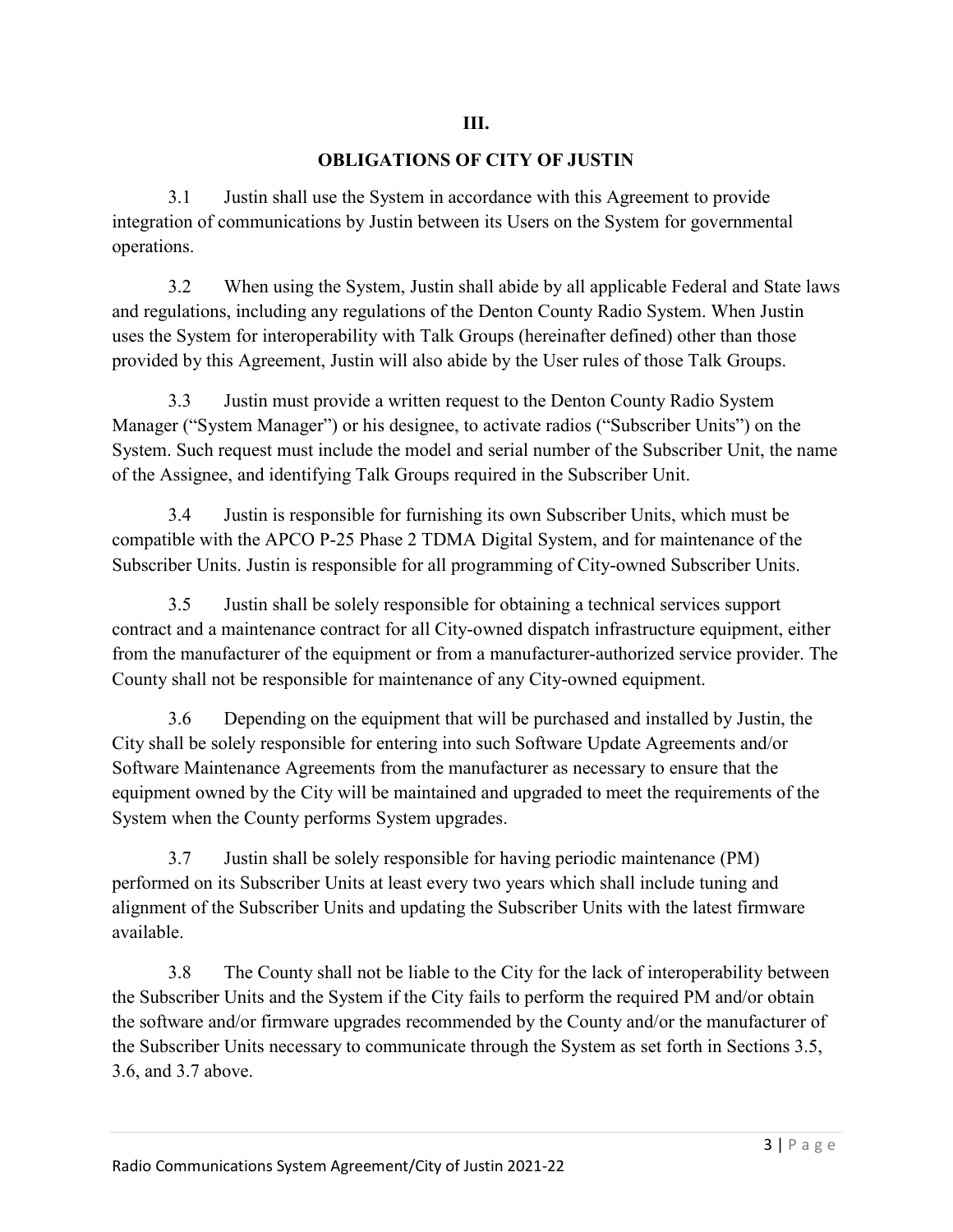## **OBLIGATIONS OF THE COUNTY**

4.1 The County will allow Justin to use County provided Talk Groups, which are a primary level of communication for Users on the System ("Talk Group"), comparable to a channel on a conventional radio system, for the exclusive use of Justin. Talk Groups will be established for the City by the County.

4.2 The System Manager will not activate radios on the Justin Talk Groups nor make changes to the Justin radios without first receiving authorization from the designated representative of the City, unless, in the opinion of the County, such action is necessary to eliminate harmful interference.

4.3 The County is solely responsible for:

(1) Coordinating Talk Groups among System Users;

(2) Grouping of Talk Groups to allow transmitting and receiving on all associated Talk Groups as required by the City; and

(3) The operation, maintenance, and control of the System

## **V.**

### **FEES**

5.1 The fees payable for the term of this Agreement are set out in **Exhibit B** which is attached and incorporated for all purposes.

5.2 The County may increase the fees each October  $1<sup>st</sup>$ , the beginning of each County fiscal year, by an amount not to exceed five percent (5%) of the previous year's fees. The County will provide ninety (90) days' notice to Justin before increasing the fees.

5.3 Based on the fees described above, the County will calculate the annual fee due based upon the total number of Subscriber Units and submit an invoice to the City on or before October  $1<sup>st</sup>$  of each year. This amount is subject to change when the City adds or deletes the number of Subscriber Units in service. The City must notify the System Manager in writing of any addition or deletion of Subscriber Units.

5.4 Fees for Additions - The amount owed for annual fees for additions of Subscriber Units will be prorated for the year added, invoiced immediately, and amounts will be due within thirty (30) days of receipt of the invoice for the addition(s).

5.5 Deletions - No refunds for deletions will be made for the City's deletion of Subscriber Units during the period of the Agreement. The fees for the upcoming fiscal year will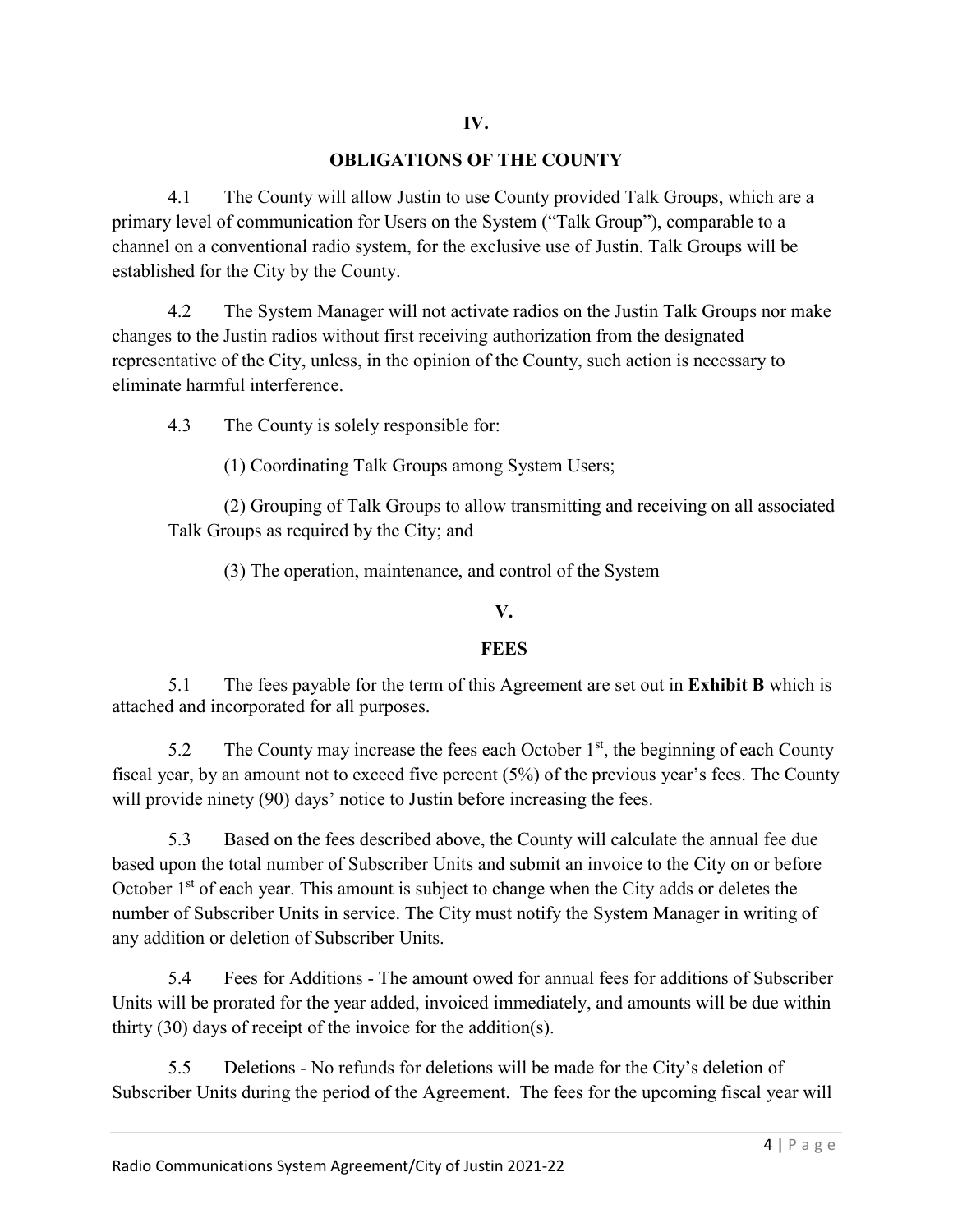be calculated based on the number of Subscriber Units in service on the radio system as of May 1<sup>st</sup> of the current contract year.

5.6 In the event a new Inter-Local Agreement is not executed prior to the expiration of this Agreement, and the Sheriff's Office continues to provide access to the Radio Communications System, the City shall reimburse and compensate the County for access to the Denton County Radio Communications System at the rate set by the Denton County Sheriff and approved by the Denton County Commissioners Court for the next fiscal year.

### **VI.**

## **PAYMENT DUE**

6.1 The City agrees to pay the County the annual fees specified under Article V within thirty (30) days of the receipt of the invoice. Should the City add Subscriber Units or Talk Groups to the Service within a Term, the City agrees to pay the additional fee(s) due within thirty (30) days of invoice. All payments for expenses incurred as a result of the performance of the Agreement shall be made only from current revenues legally available to each respective Party.

## **VII.**

## **TERMINATION**

7.1 Either Party may terminate this Agreement at any time by giving ninety (90) days advance written notice. The City shall pay for all fees incurred through the effective date of termination. If the County permanently discontinues the operation of its System, this Agreement shall terminate on the date of discontinuance without further notice, and the County will reimburse the City the pro-rated amount of the fees previously paid by the City for the use of the System for the then current fiscal year.

## **VIII.**

### **RELEASE AND HOLD HARMLESS**

**TO THE EXTENT PERMITTED BY LAW, EACH PARTY AGREES TO WAIVE ALL CLAIMS AGAINST, TO RELEASE, AND TO HOLD HARMLESS THE OTHER PARTY AND ITS RESPECTIVE OFFICIALS, OFFICERS, AGENTS, EMPLOYEES, IN BOTH THEIR PUBLIC AND PRIVATE CAPACITIES, FROM ANY AND ALL LIABILITY, CLAIMS, SUITS, DEMANDS, LOSSES, DAMAGES, ATTORNEYS, FEES, INCLUDING ALL EXPENSES OF LITIGATION OR SETTLEMENT, OR CAUSES OF ACTION WHICH MAY ARISE BY REASON OR INJURY TO OR DEATH OF ANY PERSON OR FOR LOSS OF, DAMAGE TO, OR LOSS OF USE OF ANY PROPERTY ARISING OUT OF OR IN CONNECTION WITH THIS AGREEMENT. IN THE EVENT THAT A CLAIM IS FILED, EACH PARTY SHALL BE RESPONSIBLEFOR ITS PROPORTIONATE SHARE OF LIABILITY.**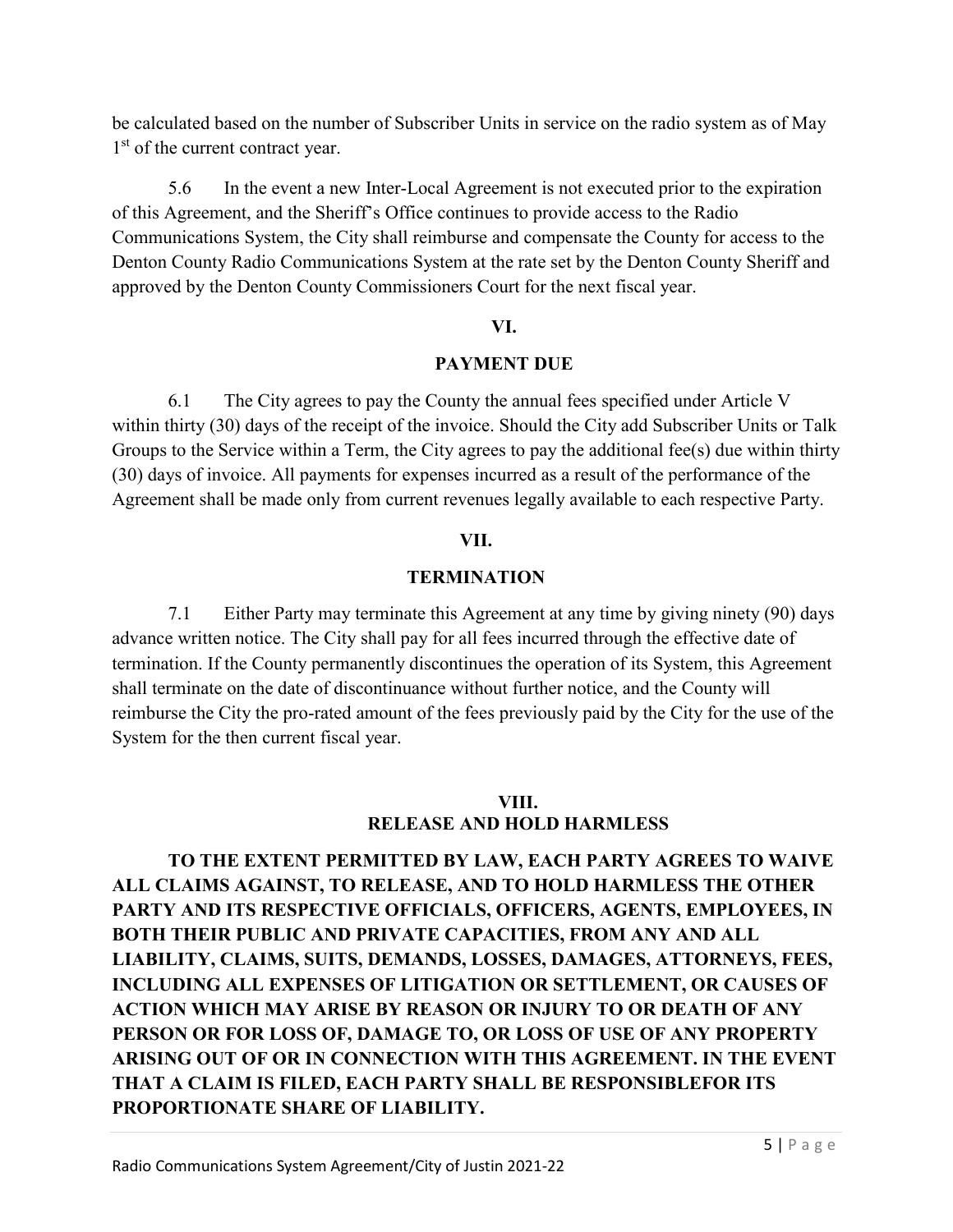#### **IMMUNITY**

In the execution of this Agreement, neither of the Parties waives, nor shall be deemed hereby to have waived any immunity or any legal or equitable defense otherwise available against claims arising in the exercise of governmental powers and functions. By entering into this Agreement, the Parties do not create any obligations, express or implied, other than those set forth herein, and this Agreement does not create any rights in parties who are not signatories to this Agreement.

### **X.**

### **ASSIGNMENT**

The City agrees to retain control and to give full attention to the fulfillment of this Agreement. The City cannot assign or sublet this Agreement without the prior written consent of the County. Further, the City cannot sublet any part or feature of the work to anyone objectionable to Denton County. Justin also agrees that the subletting of any portion or feature of the work, or materials required in the performance of this Agreement, does not relieve the City from its full obligations to the County as provided by this Agreement.

#### **XI.**

### **ENTIRE AGREEMENT**

This Agreement represents the entire and integrated agreement between Denton County and Justin and supersedes all prior negotiations, representations and/or agreements, either written or oral, between Denton County and Justin. This Agreement may be amended only by written instrument signed by Denton County and Justin.

#### **XII.**

#### **NOTICES**

Unless notified otherwise in writing, all notices are required to be given to either Party in writing and delivered in person or sent via certified mail to the other Party at the following respective addresses: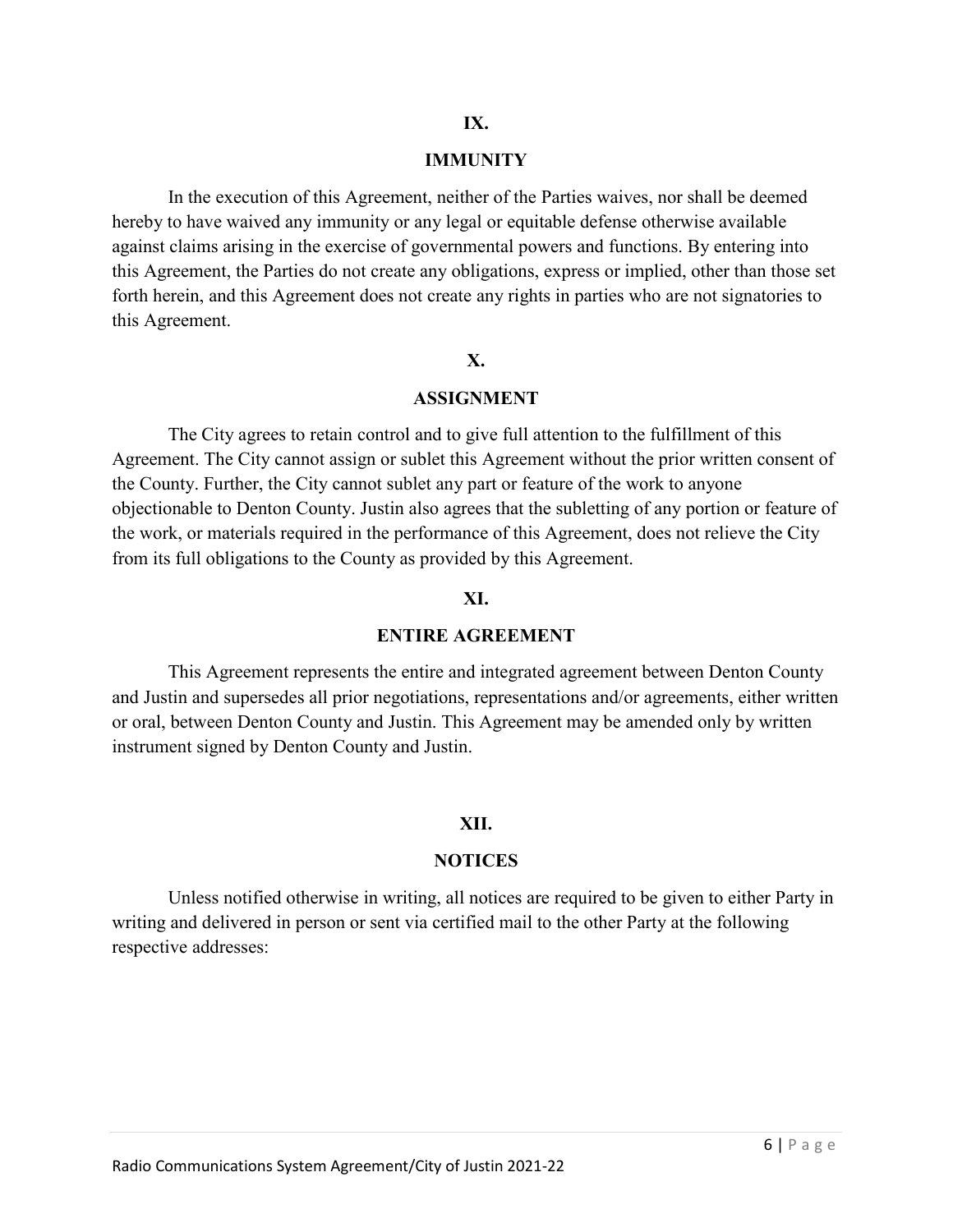| County:               | 1                                 | Denton County Judge                              |  |  |  |
|-----------------------|-----------------------------------|--------------------------------------------------|--|--|--|
|                       | Denton County Commissioners Court |                                                  |  |  |  |
|                       |                                   | 1 Courthouse Drive, Ste 3100                     |  |  |  |
|                       | Denton, Texas 76201               |                                                  |  |  |  |
|                       | Denton County Sheriff<br>2        |                                                  |  |  |  |
|                       | Denton County Sheriff's Office    |                                                  |  |  |  |
|                       |                                   | 127 N. Woodrow Lane                              |  |  |  |
|                       | Denton, Texas 76205               |                                                  |  |  |  |
|                       | 3                                 | <b>Assistant District Attorney</b>               |  |  |  |
|                       |                                   | Counsel to the Sheriff                           |  |  |  |
|                       |                                   | 127 N. Woodrow Lane                              |  |  |  |
|                       |                                   | Denton, Texas 76205                              |  |  |  |
|                       |                                   |                                                  |  |  |  |
| Name of Agency:       |                                   | Justin Police Department                         |  |  |  |
| <b>Contact Person</b> |                                   | <b>Chief Alex Coss</b>                           |  |  |  |
| Address               |                                   | P O Box 129                                      |  |  |  |
| City, State, Zip      | Justin, TX 76247-0129             |                                                  |  |  |  |
| Telephone             |                                   | 940-648-2541                                     |  |  |  |
| Email                 |                                   | acoss@cityofjustin.com                           |  |  |  |
|                       |                                   |                                                  |  |  |  |
| Name of Agency:       |                                   | Justin Community Volunteer Fire Department, Inc. |  |  |  |
| <b>Contact Person</b> |                                   | <b>Chief Matthew Mitchell</b>                    |  |  |  |
| <b>Address</b>        |                                   | P O Box 613                                      |  |  |  |
| City, State, Zip      |                                   | Justin, TX 76247                                 |  |  |  |
| Telephone             |                                   | 940-395-0546                                     |  |  |  |
| Email                 |                                   | matthewmitchell@justinfiredept.com               |  |  |  |

### **XIII.**

### **AUTHORITY TO SIGN**

 The undersigned officers and/or agents of the Parties hereto are the properly authorized officials or representatives and have the necessary authority to execute this Agreement on behalf of the Parties.

### **XIV.**

### **SEVERABILITY**

The provisions of this Agreement are severable. If any paragraph, section, subdivision, sentence, clause, or phrase of this Agreement is for any reason held to be contrary to the law or contrary to any rule or regulation having the force and effect of the law, such decisions shall not affect the remaining portions of the Agreement. However, upon the occurrence of such event, either Party may terminate this Agreement by giving the other Party thirty (30) days written notice.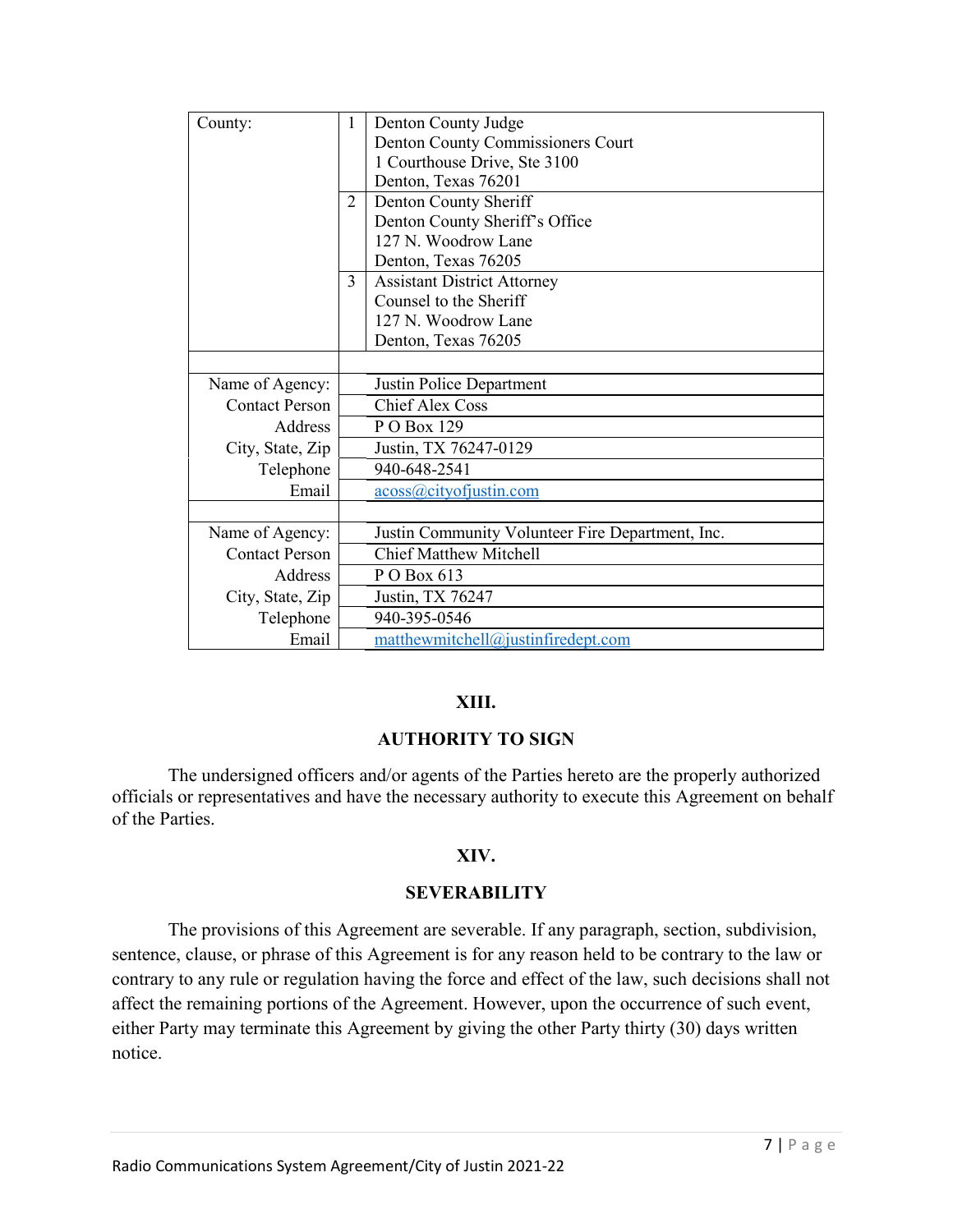### **XV.**

### **VENUE**

This Agreement and any of its terms or provisions, as well as the rights and duties of the Parties hereto, shall be governed by the laws of the State of Texas. The Parties agree that this Agreement shall be enforceable in Denton County, Texas, and if legal and necessary, exclusive venue shall lie in Denton County, Texas.

### **XVI.**

### **INTERPRETATION OF AGREEMENT**

Although this Agreement is drafted by the County, this is a negotiated document. Should any part of this Agreement be in dispute, the Parties agree that the Agreement shall not be construed more favorably for either Party.

### **XVII.**

### **REMEDIES**

No right or remedy granted herein or reserved to the Parties is exclusive of any right or remedy granted by law or equity; but each shall be cumulative of every right or remedy given hereunder. No covenant or condition of this Agreement may be waived without the express written consent of the Parties. It is further agreed that one (1) or more instances of forbearance by either Party in the exercise of its respective rights under this Agreement shall in no way constitute a waiver thereof.

### **XVIII.**

### **SUCCESSORS AND ASSIGNS**

The Parties each bind themselves, their respective successors, executors, administrators, and assigns to the other Party to this contract. Neither Party will assign, sublet, subcontract or transfer any interest in this Agreement without the prior written consent of the other Party. No assignment, delegation of duties or subcontract under this Agreement will be effective without the written consent of all Parties.

**EXECUTED** duplicate originals on the dates indicated below: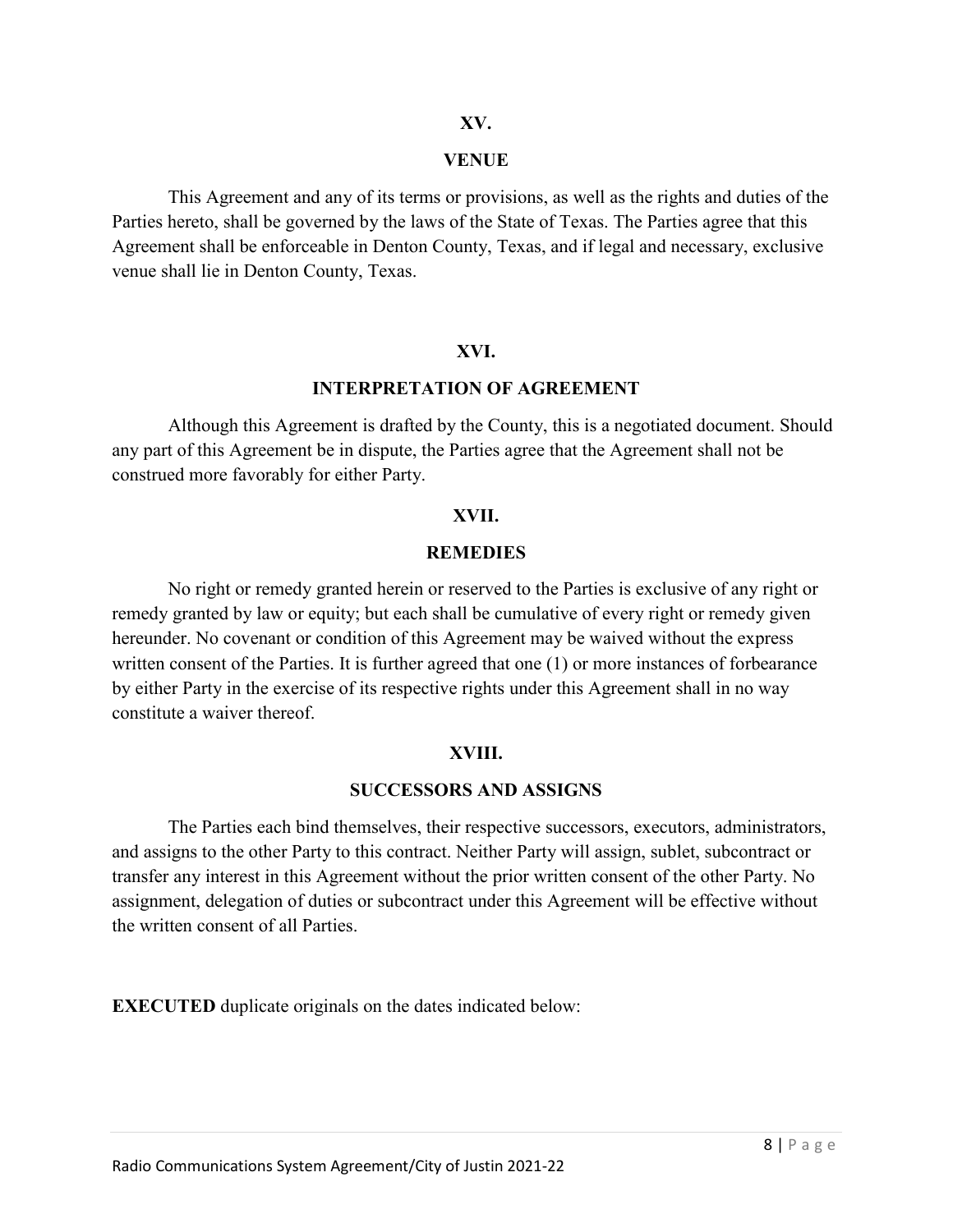## **SIGNED AND AGREED BY THE CITY OF JUSTIN, TEXAS:**

**BY:**

 $\overline{\phantom{a}}$  , where  $\overline{\phantom{a}}$  , where  $\overline{\phantom{a}}$  , where  $\overline{\phantom{a}}$ Elizabeth Woodall, Mayor

Date:\_\_\_\_\_\_\_\_\_\_\_\_\_\_\_\_\_\_\_\_\_\_\_\_\_\_

| City of Justin        |  |
|-----------------------|--|
| P O Box 129           |  |
| Justin, TX 76247-0129 |  |
| 940-648-2541          |  |

Approved as to content:

Alex Coss, Chief of Police

\_\_\_\_\_\_\_\_\_\_\_\_\_\_\_\_\_\_\_\_\_\_\_\_\_\_\_\_\_

Approved as to content:

\_\_\_\_\_\_\_\_\_\_\_\_\_\_\_\_\_\_\_\_\_\_\_\_\_\_\_\_\_ Matthew Mitchell, Fire Chief

\_\_\_\_\_\_\_\_\_\_\_\_\_\_\_\_\_\_\_\_\_\_\_\_\_\_\_\_\_\_\_

Approved as to form:

Attorney for Agency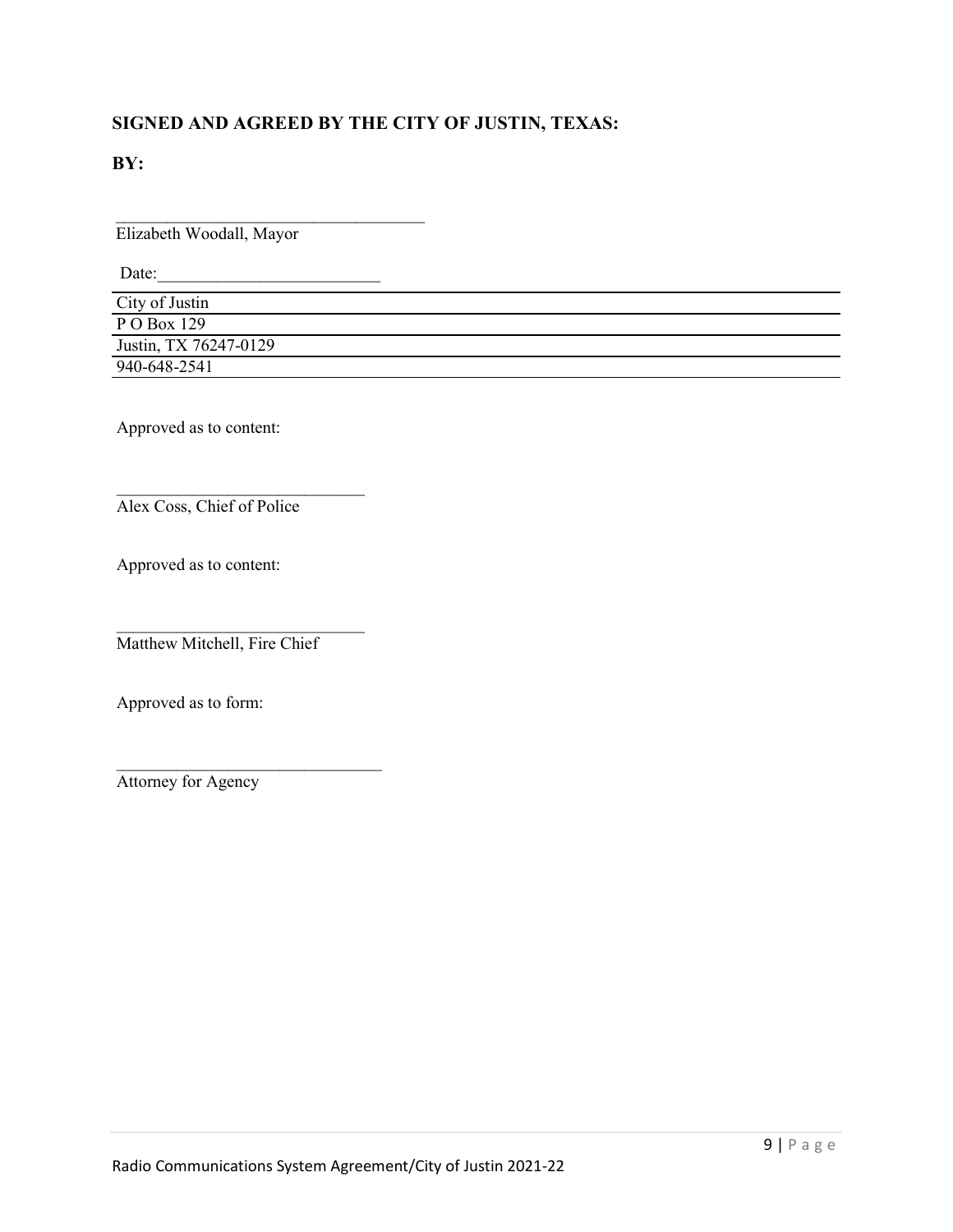## **APPROVED BY THE DENTON COUNTY COMMISSIONERS COURT OF DENTON COUNTY, TEXAS:**

**BY:**

\_\_\_\_\_\_\_\_\_\_\_\_\_\_\_\_\_\_\_\_\_\_\_\_\_\_\_\_\_\_\_\_\_\_\_\_\_\_\_\_ Date:\_\_\_\_\_\_\_\_\_\_\_\_\_\_\_\_\_\_\_\_\_\_\_\_

Andy Eads, County Judge Denton County Commissioners Court 1 Courthouse Drive, Ste 3100 Denton, Texas 76201 (940)349-2820

Approved as to content:

\_\_\_\_\_\_\_\_\_\_\_\_\_\_\_\_\_\_\_\_\_\_\_\_\_\_\_\_\_ Denton County Sheriff's Office

\_\_\_\_\_\_\_\_\_\_\_\_\_\_\_\_\_\_\_\_\_\_\_\_\_\_\_\_\_

Approved as to form:

Assistant District Attorney Counsel to the Sheriff